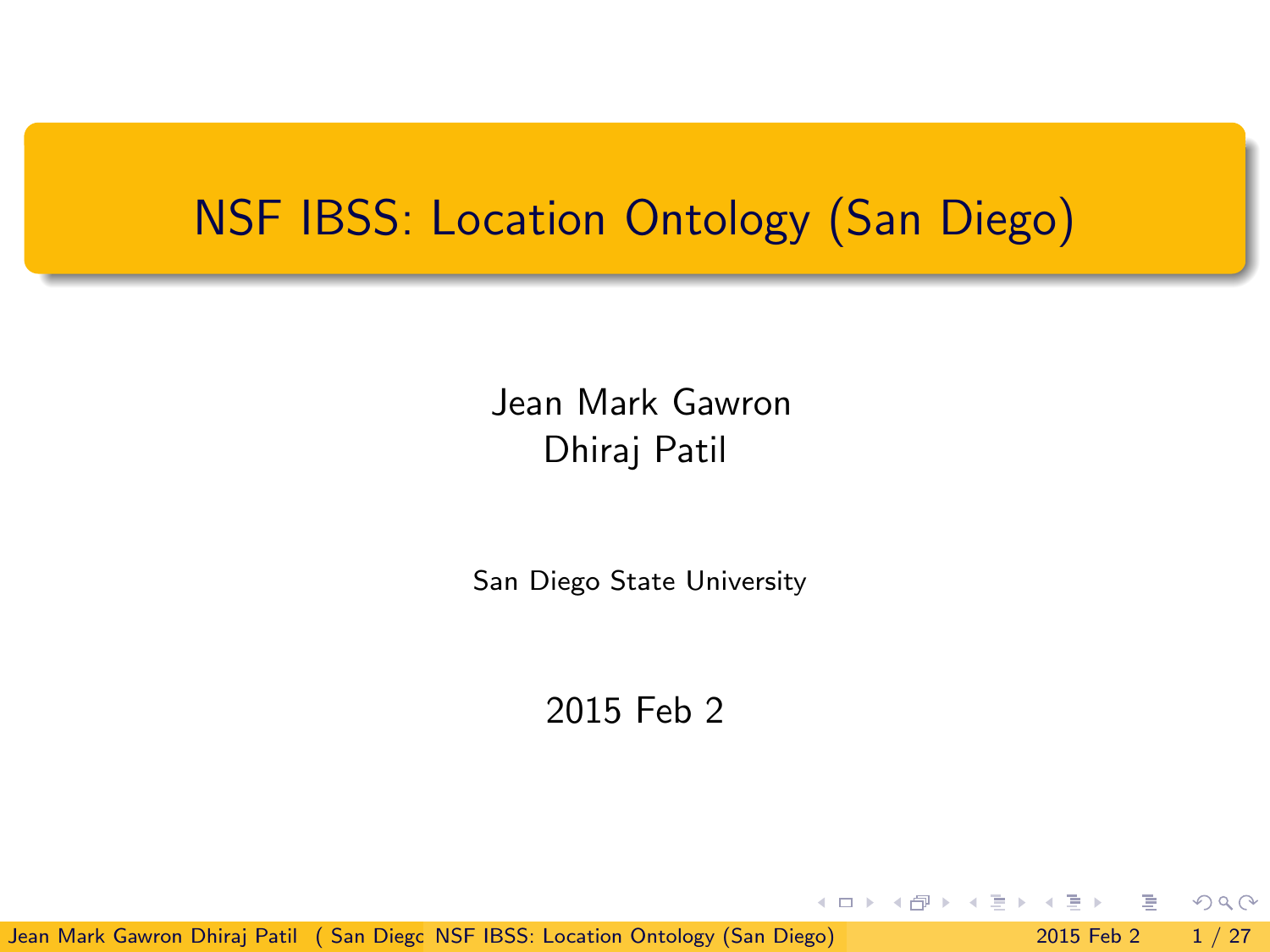

- [Problem structure](#page-5-0)
- [Language variation](#page-6-0)

Jean Mark Gawron Dhiraj Patil ( San Diego [NSF IBSS: Location Ontology \(San Diego\)](#page-0-0) 2015 Feb 2 2 / 27

 $\Omega$ 

イロト イ御 トイモト イモ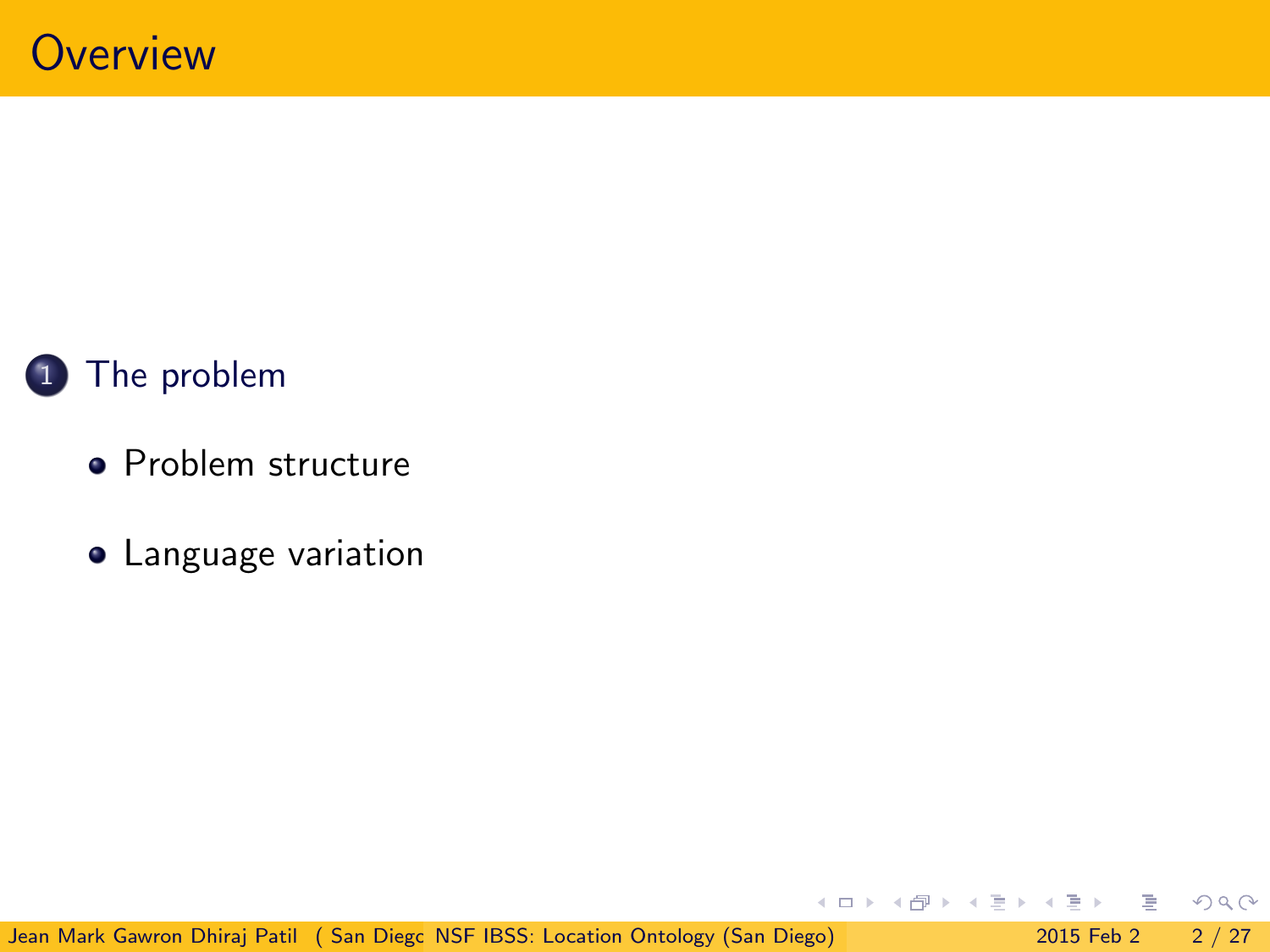### Location info for non-GPS Tweets

Tweets are associated with a variety of location information besides GPS info, which is present on about only  $1\%$  of the Tweets. Location language is one of the most important of these. Such signals are particularly likely to be in important in Tweets concerning spatially and temporally defined events such as disasters and elections.

Jean Mark Gawron Dhirai Patil ( San Diego NSE IBSS: Location Ontology (San Diego) 2015 Feb 2 3 / 27

<span id="page-2-0"></span> $QQ$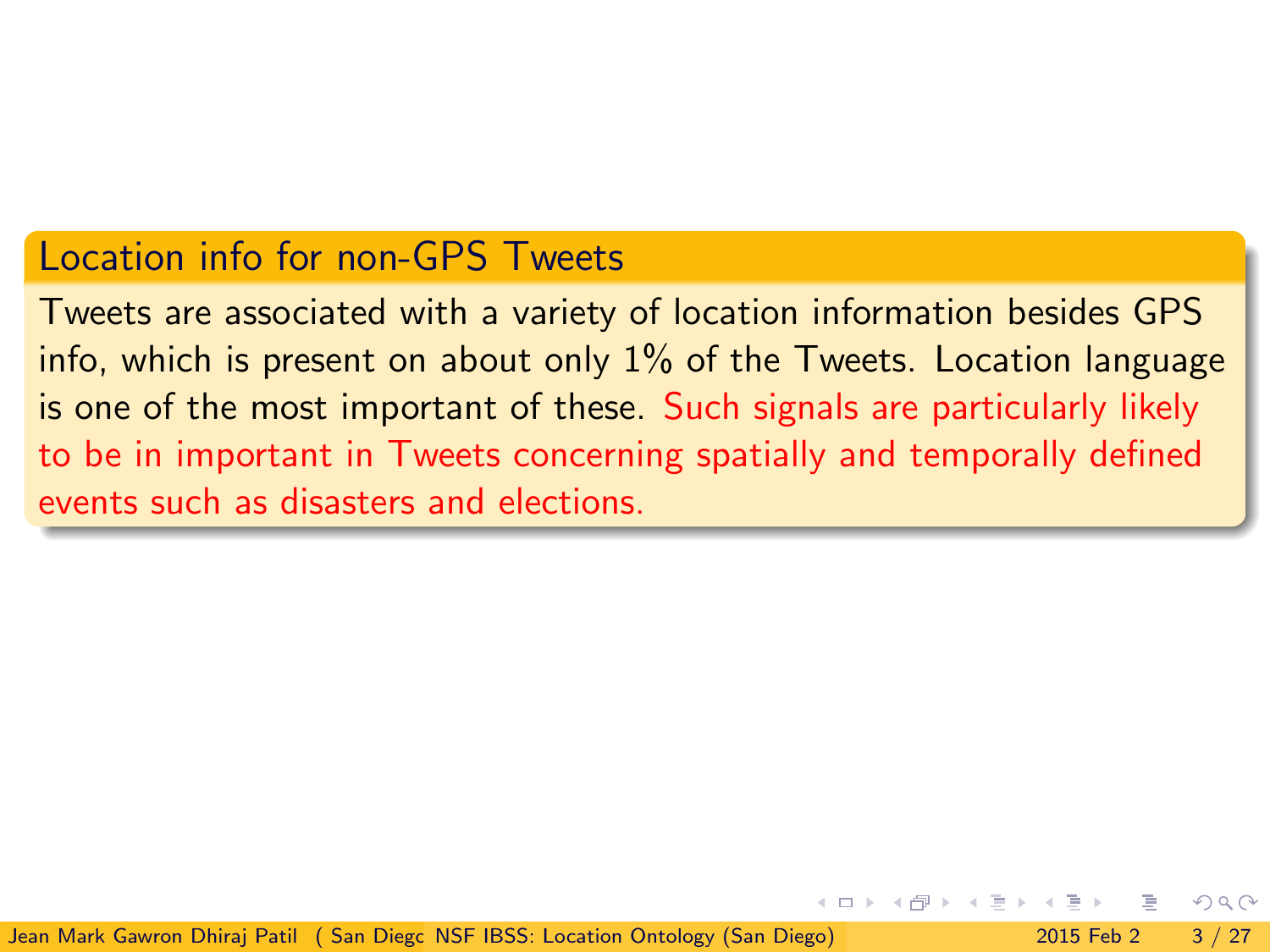# Topicality of Location

Tweets collected over the period of time during which some extended event is happening will also identify **topical locations**, locations that are important in the development of the event. For example, in a wildfire scenario, fire locations, evacuation areas, or shelters/evacuation centers can become topical locations. Complex spatial language can specify locations with no name. In many cases, the locations referred to in Tweets are not the location of the Tweet sender at the time of sending, so this is a signal that cannot be obtained from GPS Tweets.

#### Wildfire Tweet

@SDSheriff has issued evacuation calls in the Wintergardens area due to wildfire burning near Aurora Drive & Interstate 8 in Lakeside. (retweeted hundreds of times).

 $\Omega$ 

イロト イ押 トイヨト イヨ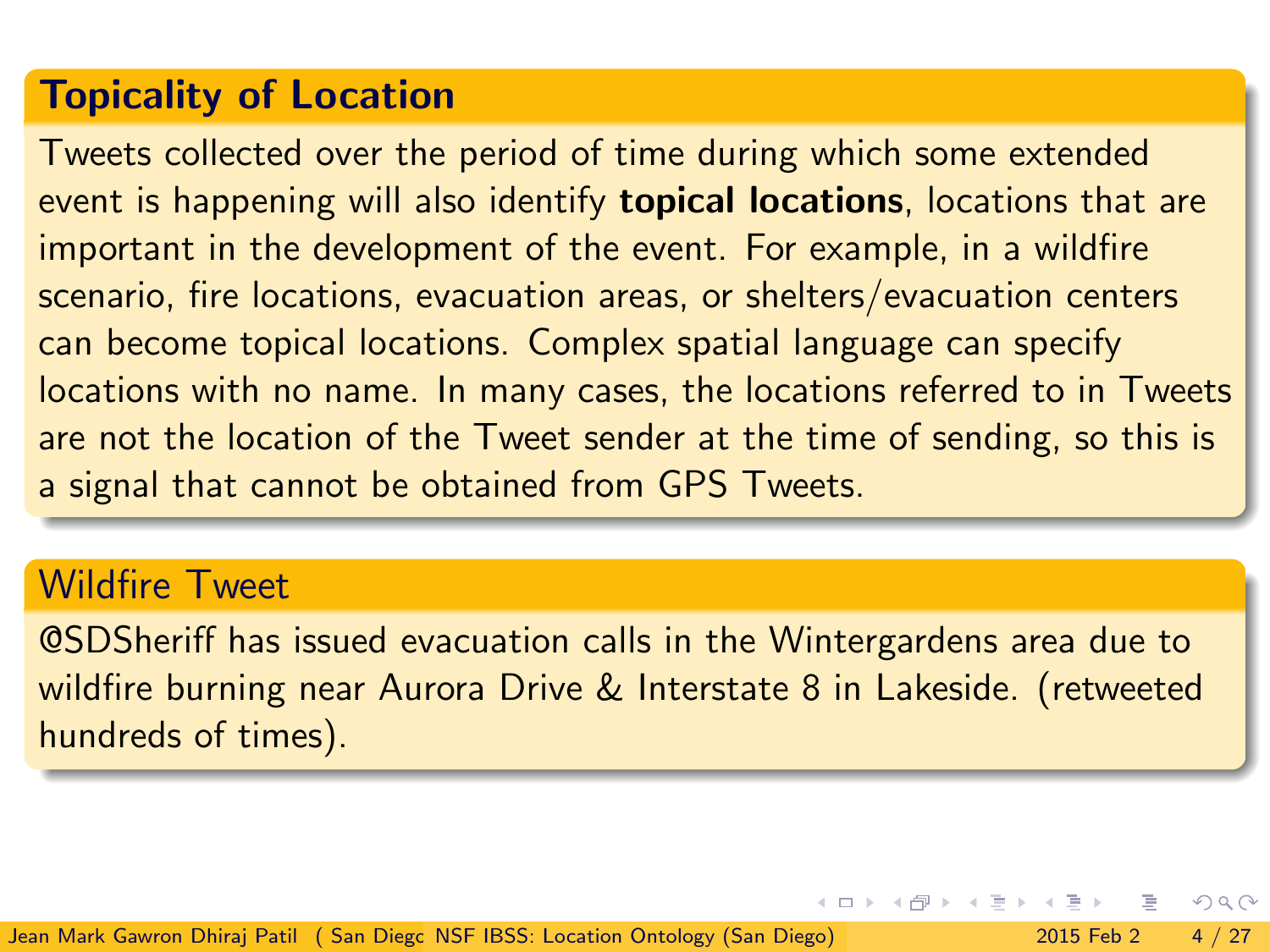# The richness of language

2842 West Cortez **Google geocoding handles this** Five miles west of rt 125 on rt 52 but not this in the Von's parking lot or this

near 15 nor vagueness, nor extended polygon locations like this

Jean Mark Gawron Dhiraj Patil ( San Diego [NSF IBSS: Location Ontology \(San Diego\)](#page-0-0) 2015 Feb 2 5 / 27

 $\Omega$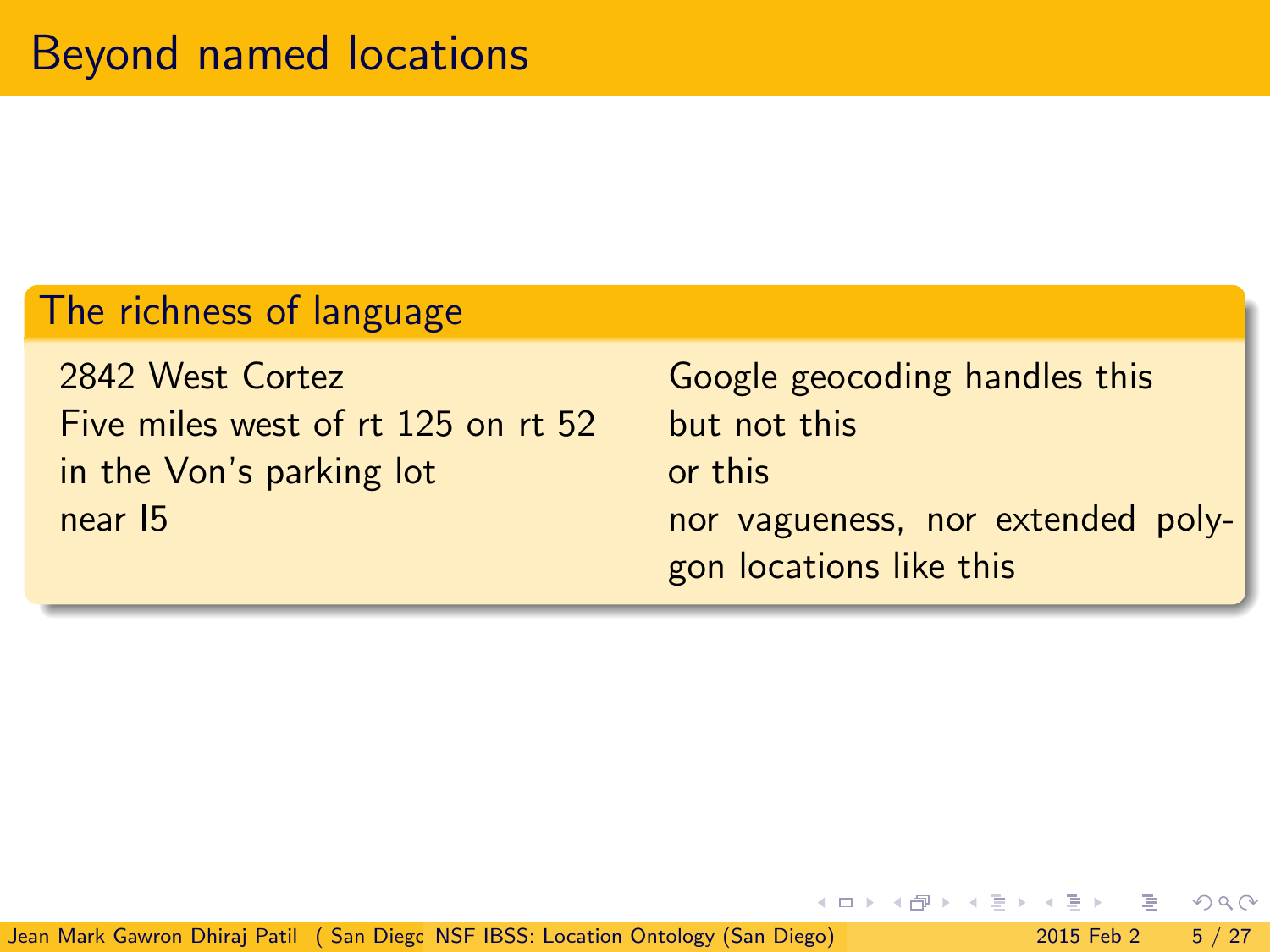### Link Language and space

#### **1** Ontology: For each San Diego Location term

- **O** map coordinates or shapefiles
- 2 place ontology (the type of place)
- **3** subregion relations

#### <sup>2</sup> Language Variation: Two data sources

- **1 SD Forum posts**
- **2** San Diego Wildfire Tweets

#### **3** Future work

- **1** Language richness (complex expressions)
- <sup>2</sup> Vagueness (richer ontology allowing Gaussian mixtures as locations)

<span id="page-5-0"></span> $\Omega$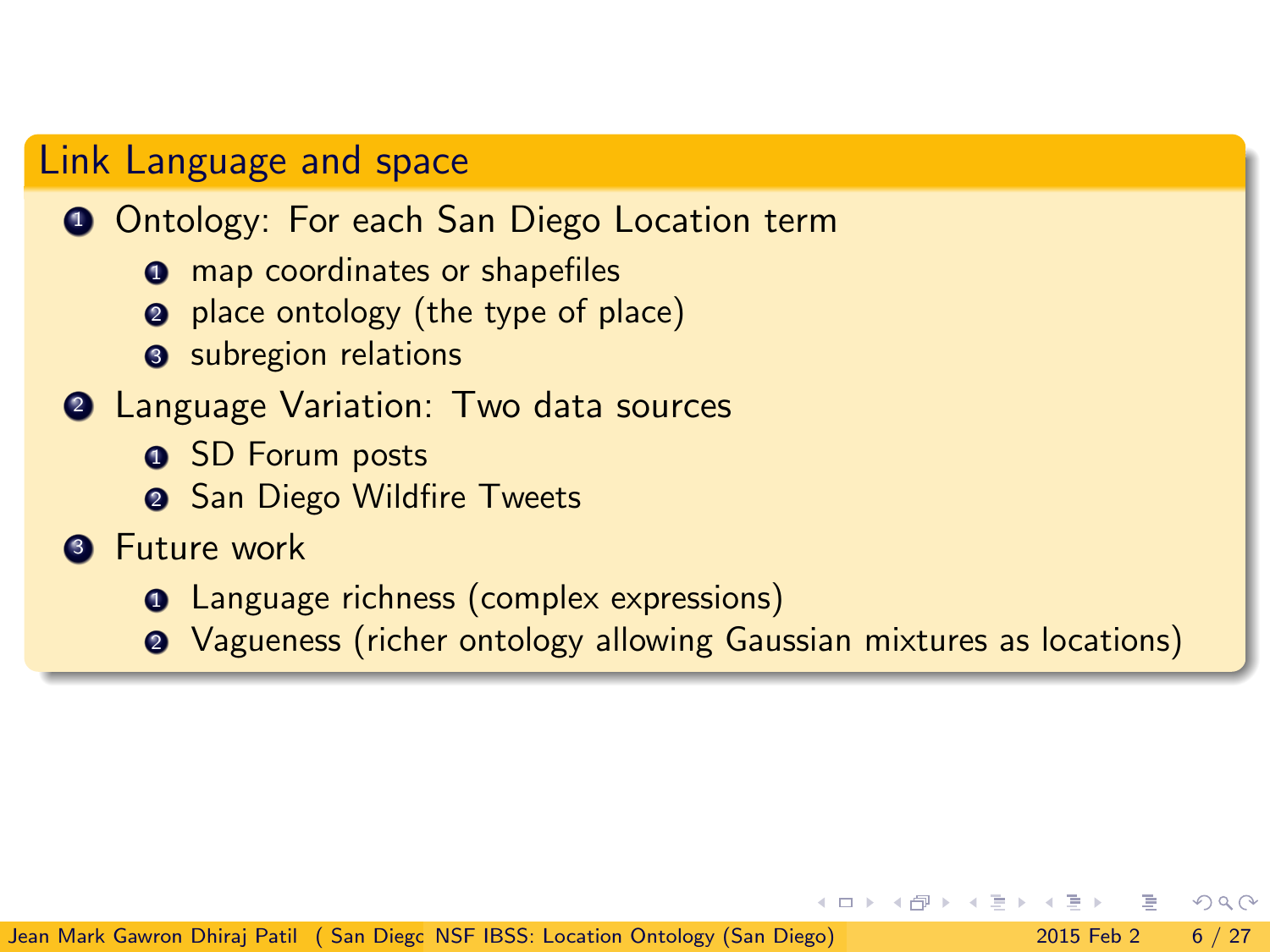# **Ontology**

Jean Mark Gawron Dhiraj Patil ( San Diego [NSF IBSS: Location Ontology \(San Diego\)](#page-0-0) 2015 Feb 2 7 / 27

重

<span id="page-6-0"></span> $2Q$ 

イロト イ部 トイヨ トイヨト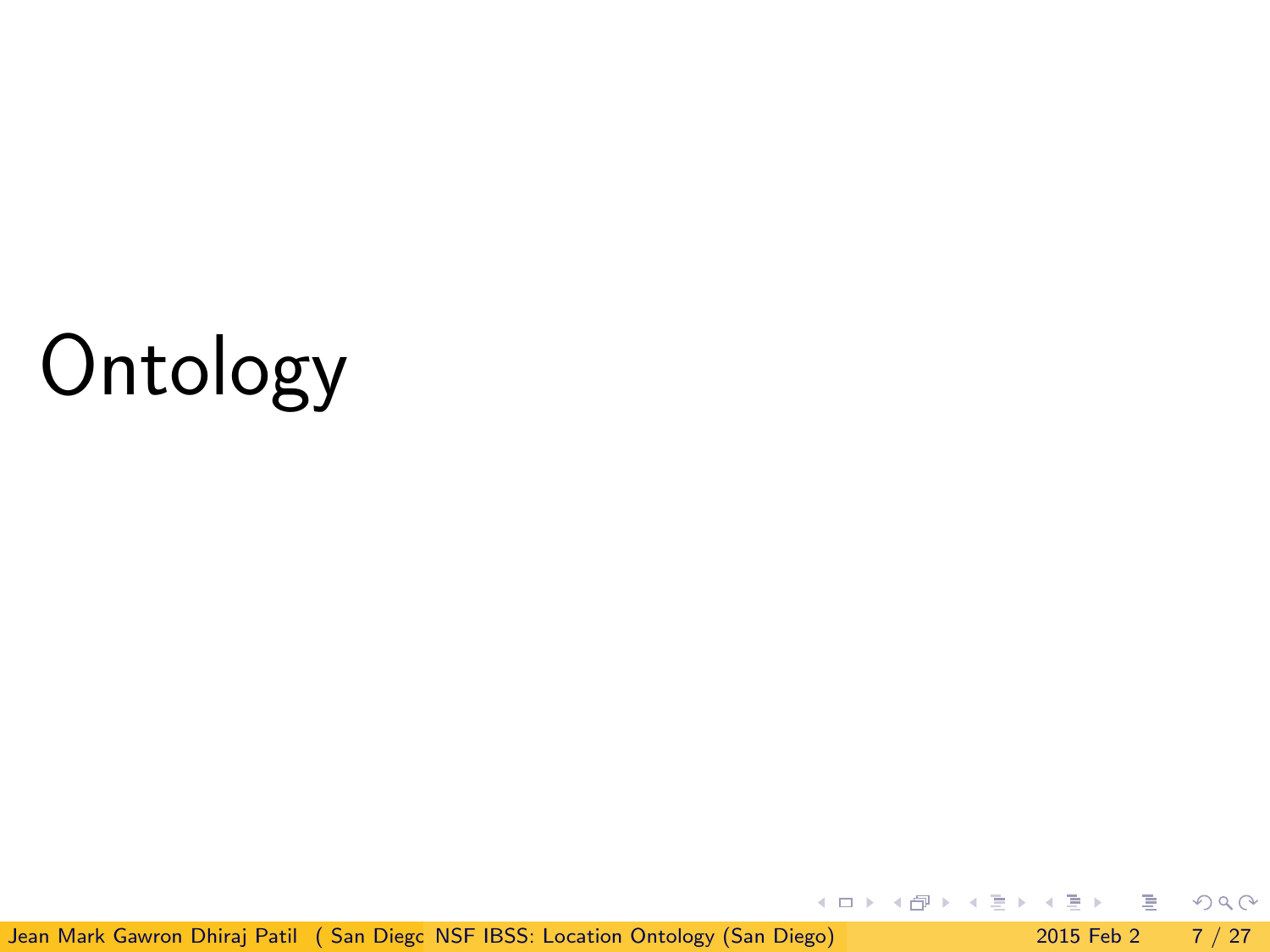# Jean Mark Gawron Linguistics Dhiraj Patil Computer Science

Jean Mark Gawron Dhiraj Patil ( San Diego [NSF IBSS: Location Ontology \(San Diego\)](#page-0-0) 2015 Feb 2 8 / 27

重

 $2Q$ 

イロト イ部ト イミトイ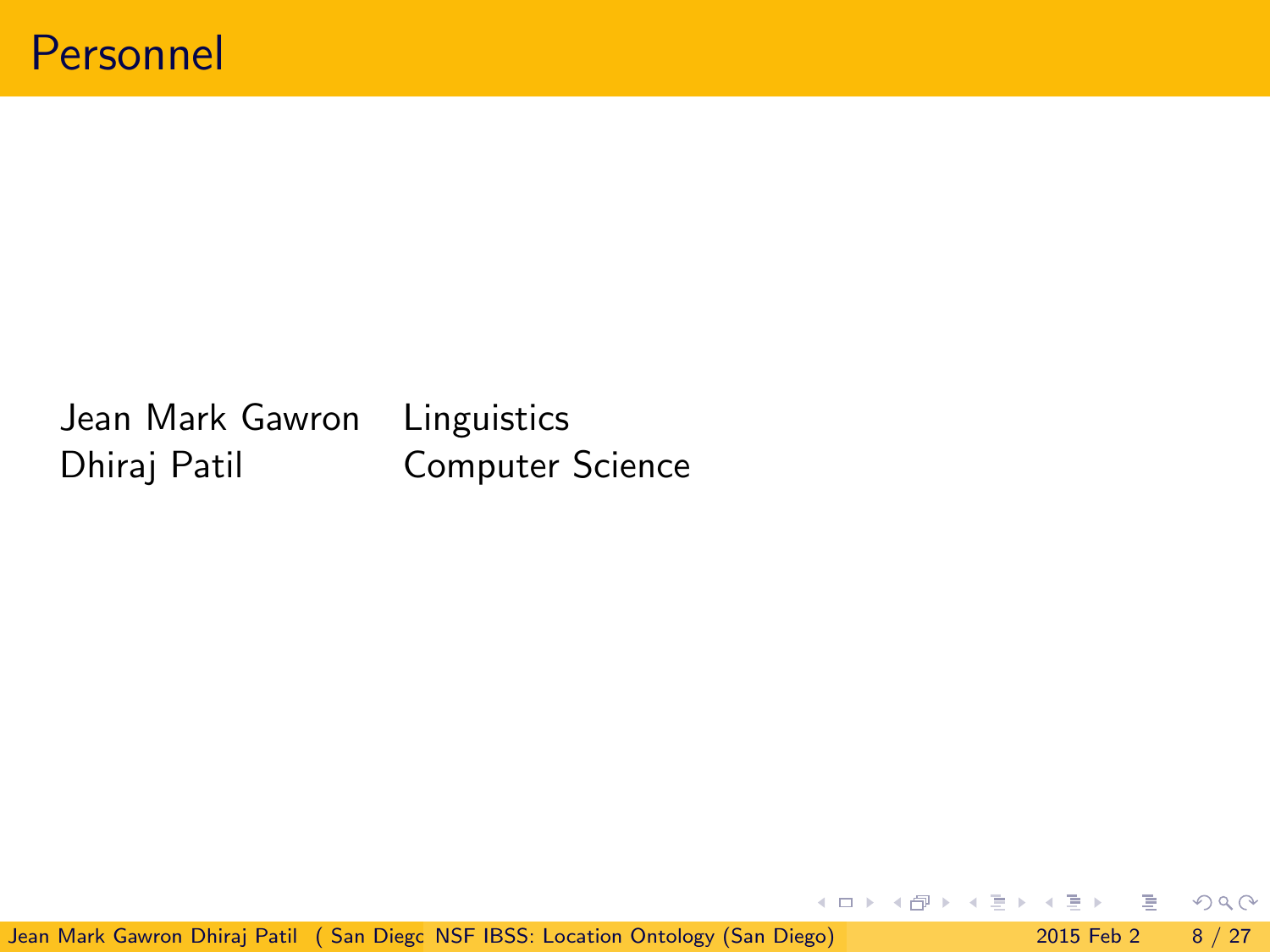| Site                | Description                                    |
|---------------------|------------------------------------------------|
| www.census.gov      | Census site gazeteer, national place name      |
|                     | and subregion info                             |
| geonames.usgs.gov   | National and state level files for features of |
|                     | various kinds, including populated places,     |
|                     | lations and subregion info                     |
| wiki/XXX,_San_Diego | Wikipedia pages containing Name, Lat-          |
|                     | Long, and Subregion info for many SD           |
|                     | neighborhoods                                  |
| www.sangis.org      | San Diego specific GIS site, San Diego         |
|                     | place names with shapefiles                    |

三 つくひ

メロト メ都 トメ ミトメ ミト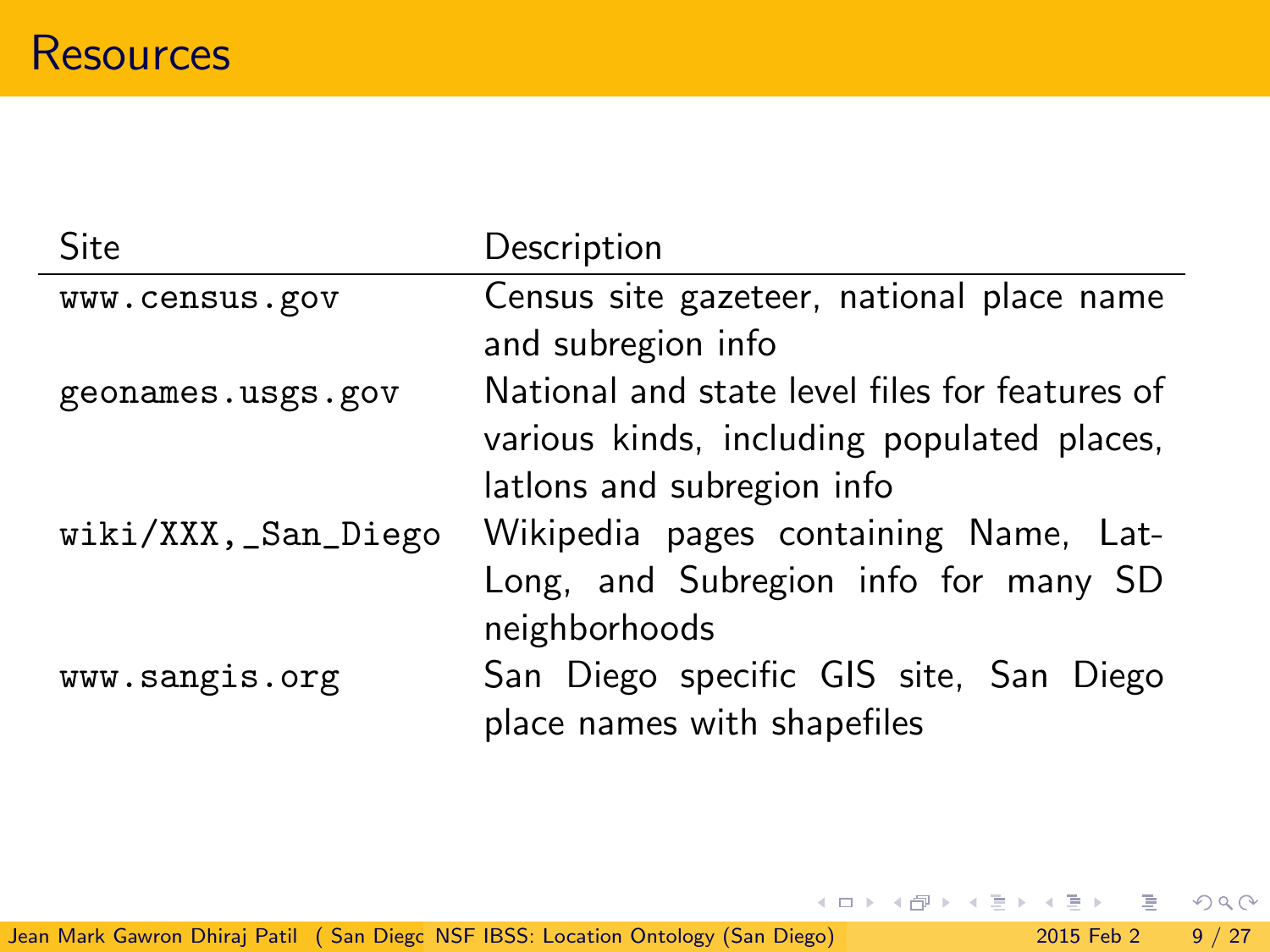# Ontology entries are LocationFrames

| BALBOAPARK   |                                  |
|--------------|----------------------------------|
|              | Semantic Type PARK, NEIGHBORHOOD |
| Language     | Balboa Park                      |
| Lat Long     | 32.7314 N, 117.1453 W            |
| Subregion of | CENTRALSANDIEGO                  |

| CENTRALSANDIEGO |                       |
|-----------------|-----------------------|
| Semantic Type   | AREA                  |
| Language        | Central San Diego     |
| Lat Long        | 32.7314 N, 117.1453 W |
| Subregion of    | <b>SANDIEGO</b>       |

Jean Mark Gawron Dhiraj Patil ( San Diego [NSF IBSS: Location Ontology \(San Diego\)](#page-0-0) 2015 Feb 2 10 / 27

 $\leftarrow \equiv$   $\rightarrow$ 

 $2990$ 

4 D F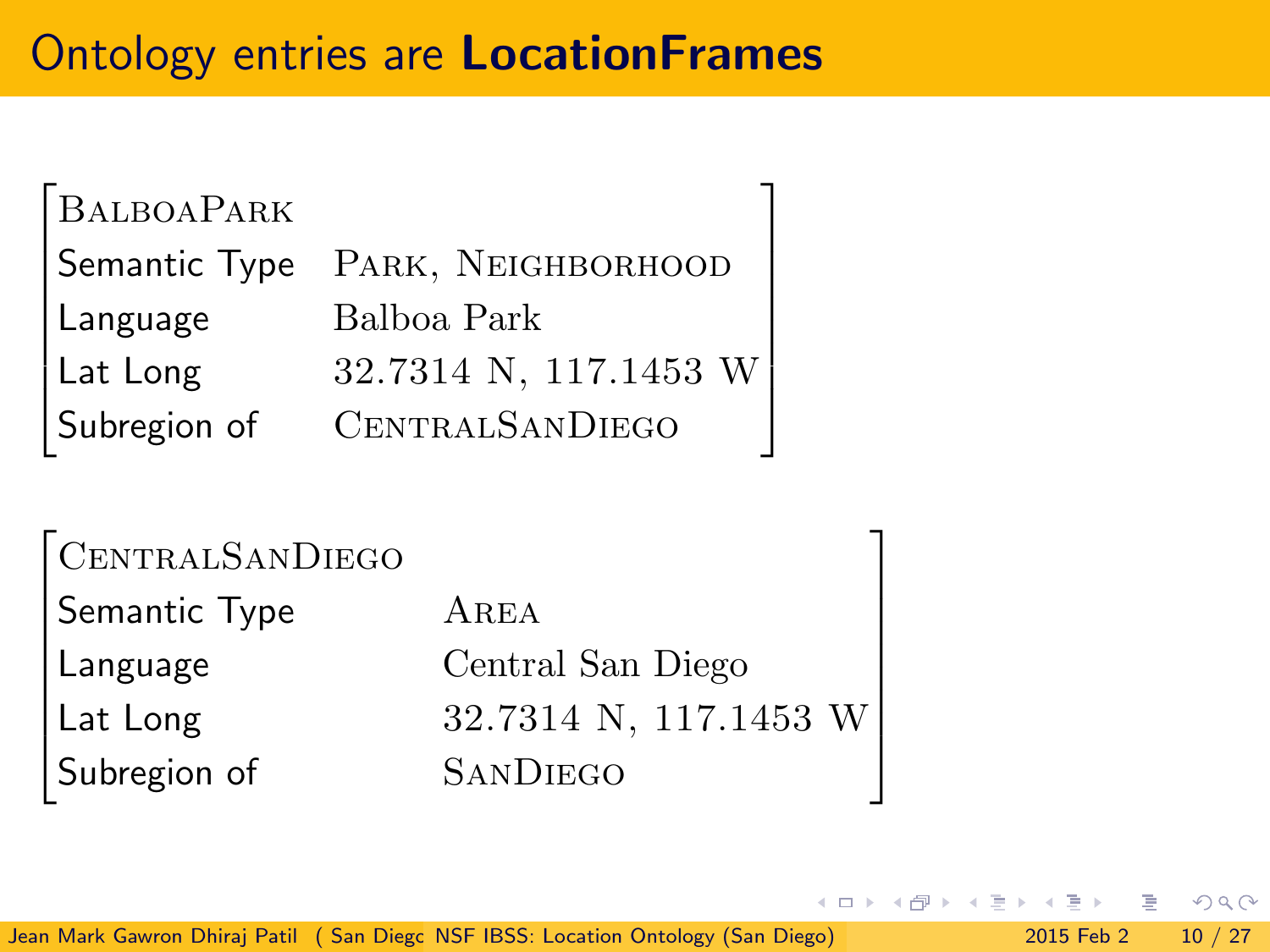# Further Types

| Neighborhoods | Bay Ho, Bay Park, Carmel Valley, Clairemont,      |
|---------------|---------------------------------------------------|
|               | Del Mar Heights, Del Mar Mesa, La Jolla, La       |
|               | Jolla Village, Mission Beach, North City, Pacific |
|               | Beach, Pacific Highlands Ranch, Torrey Hills,     |
|               | Torrey Pines, University City, La Jolla,          |
| Parks         | Balboa Park, Belmont Park, Black Mountain         |
|               | Open Space Park, Cabrillo National Monument,      |
|               | Chicano Park, Children's Pool Beach, Cowles       |
|               | Mountain, Heritage Park, La Jolla Cove, La        |
|               | Jolla Shores, Los Peasquitos Canyon Preserve,     |
|               | Marine Street Beach, Mission Bay,                 |
| Hospitals     | Alvarado Hospital Medical Center, Scripps         |
|               | Mercy Hospital - Chula Vista, Sharp Coronado      |
|               | Hospital And Healthcare Center, Sharp Mary        |
|               | Birch Hospital For Women,                         |

K ロ > K @ > K 할 > K 할 > → 할 → ⊙ Q @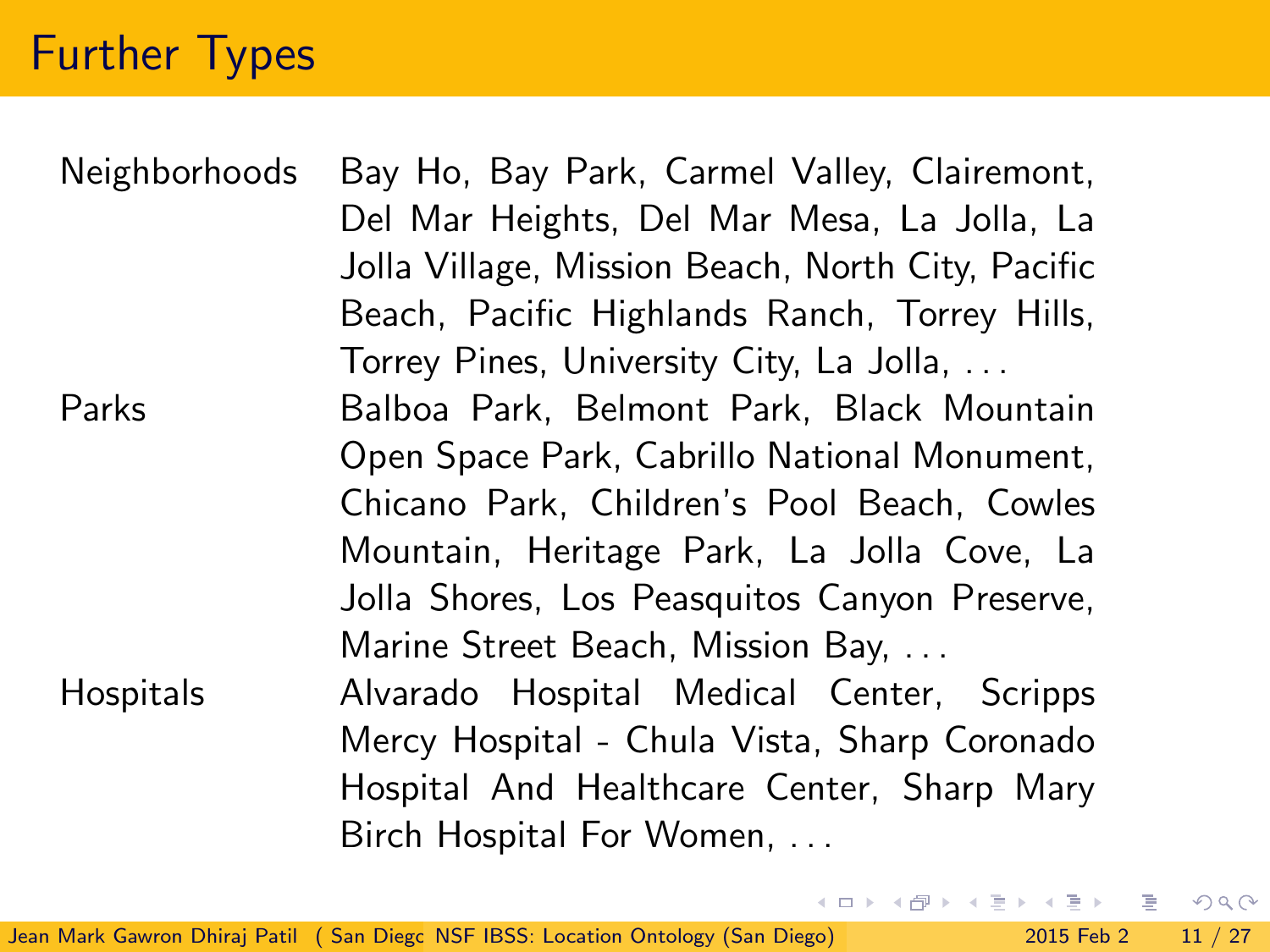|  |  | Paths in San Diego County |
|--|--|---------------------------|

| NorthSouthFwy   I-5, I-15, I-805, SR 15, SR 67, SR 94, SR 125, |
|----------------------------------------------------------------|
| SR 163                                                         |
| I-8, SR 52, SR 54, SR 56, SR 78, SR 905                        |
| Cabrillo, Harbor Drive Pedestrian, Lake Hodges,                |
| Lilac Road, Los Peasquitos Creek Arch, Pine                    |
| Valley Creek, San Diego-Coronado                               |
| Otay Mesa, San Ysidro, Tecate                                  |
|                                                                |

Problem: Our typical geonames KB sources do NOT have entries for paths. We show later that this matters.

 $\Omega$ 

 $4$  ロ }  $4$   $4$   $9$  }  $4$   $\equiv$  }  $-4$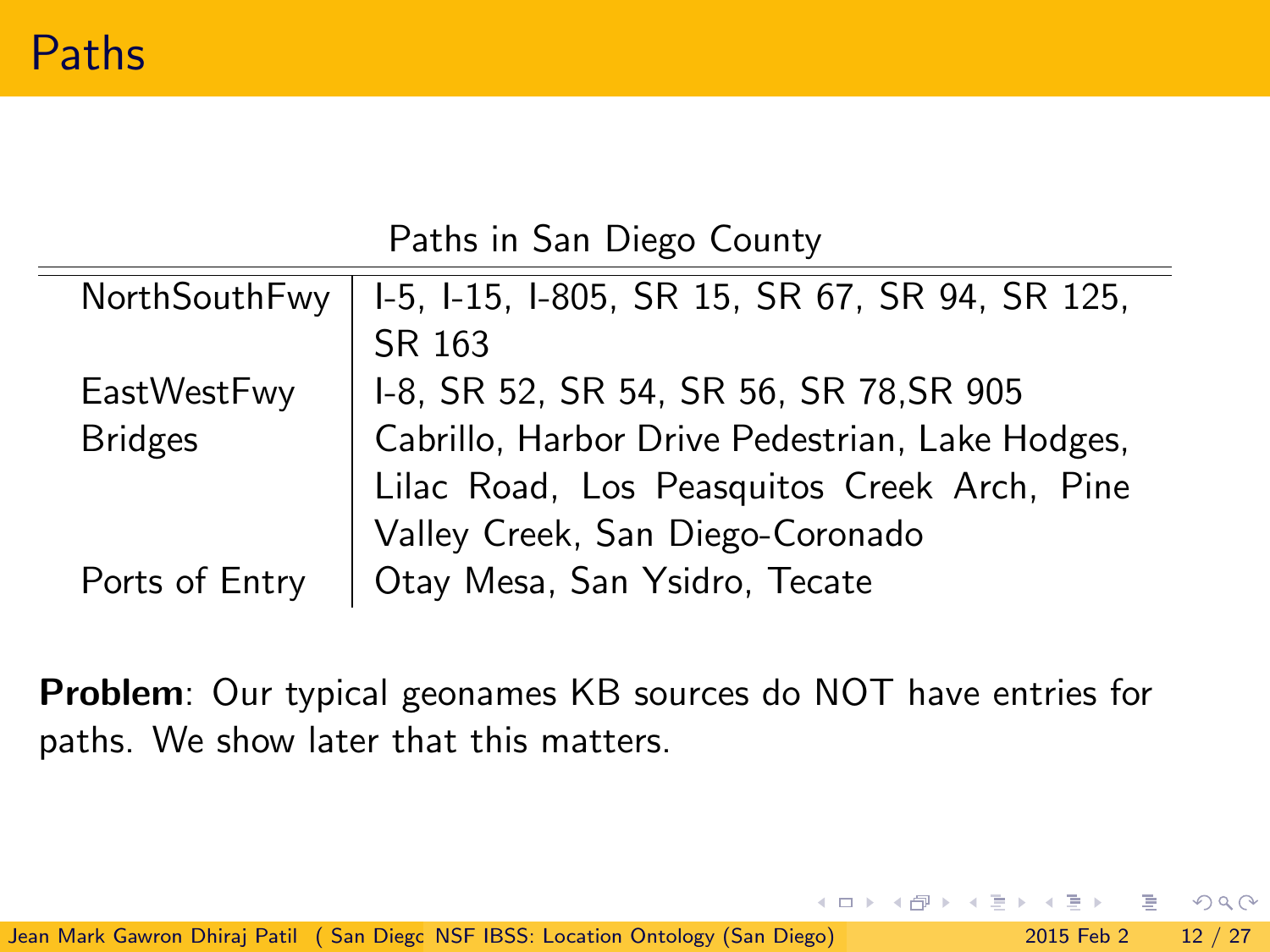- <sup>1</sup> Crawled <http://city-data.com/forum/san-diego> and scraped all forum posts
- <sup>2</sup> Web-scraped [http://en.wikipedia.org/wiki/XXX,\\_San\\_Diego](http://en.wikipedia.org/wiki/XXX,_San_Diego) for San Diego area, neighborhood, and district names, subregion relations, and Lat Lons
- <sup>3</sup> Have merged the Wikipedia and USGS info to one a set of "canonical" place names associated with either lat-long or a subregion relation <http://www.sangis.org/>.

K 何 ▶ K ヨ ▶ K ヨ ▶ │ ヨ │ め&企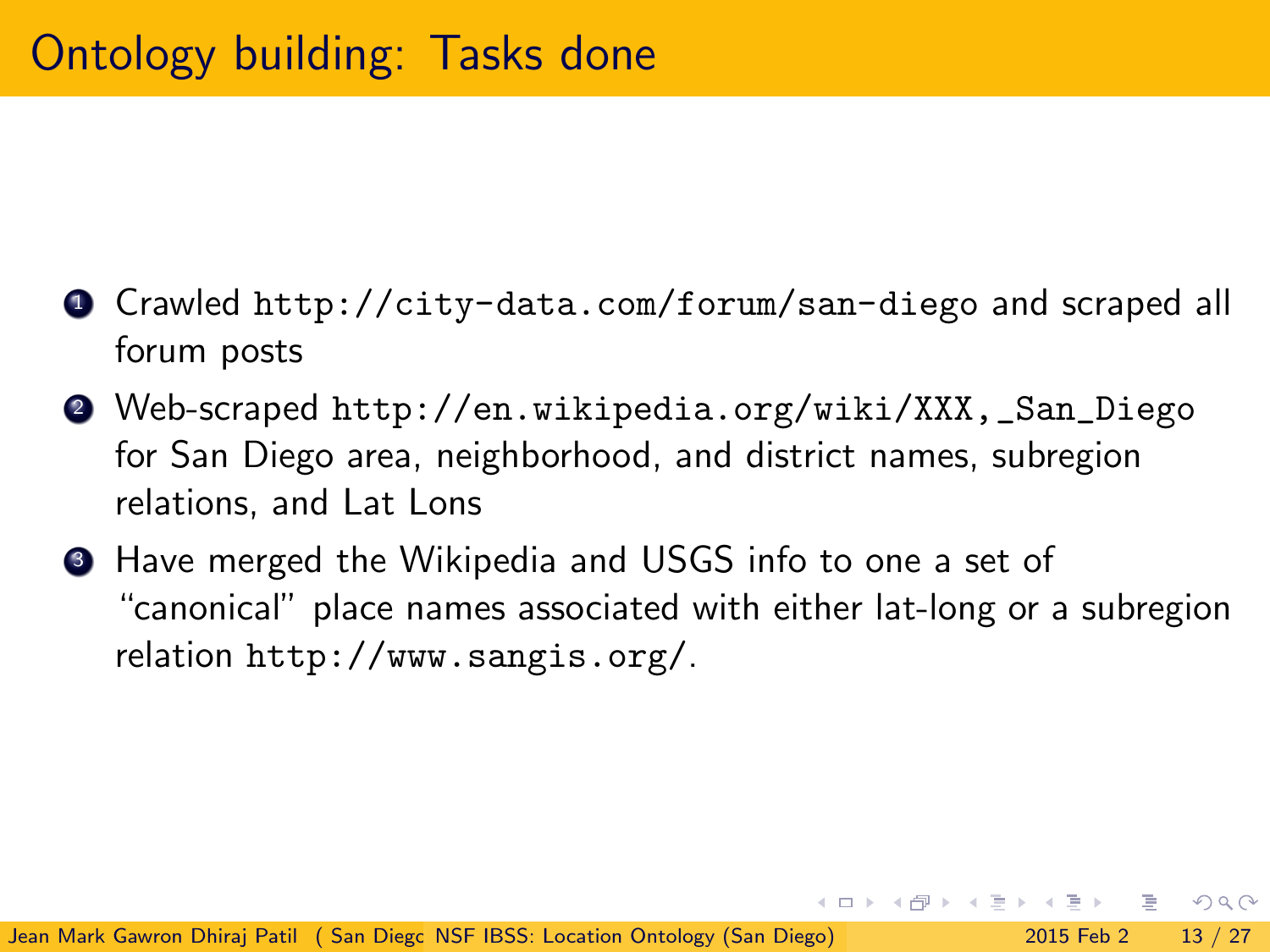| http://city-data.com | Scraped .9GB of forum data (19326 files),<br>7768 place names extracted by the NER<br>(not all SD place names). Built frequency<br>distribution                                                                                                                 |
|----------------------|-----------------------------------------------------------------------------------------------------------------------------------------------------------------------------------------------------------------------------------------------------------------|
| /wiki/XXX,_San_Diego | Scraped 118 SD-related pages, 116 with lat<br>lon info, for a list of canonical SD neighbor-<br>hood and district names                                                                                                                                         |
| geonames.usgs.gov    | Downloaded gazeteer for US populated<br>places (119,115 US places), 416 in SD<br>county, mostly with LatLon.                                                                                                                                                    |
| www.sangis.org       | Extracted names linked to shapefiles, lat<br>lons or containing regions for Freeway<br>features (2038 freeway features), Hospi-<br>tals(22), MajorRoads (28,580 road fea-<br>tures) Parks (258 Parks), Ports of Entry<br>(6), and miscellaneous places (28,580) |
| merged               | Merged Wikipedia info and USGS info (489<br>located names)<br>K ロ > K @ → K 로 > K 로 ▶ → 로 → K 9 Q @                                                                                                                                                             |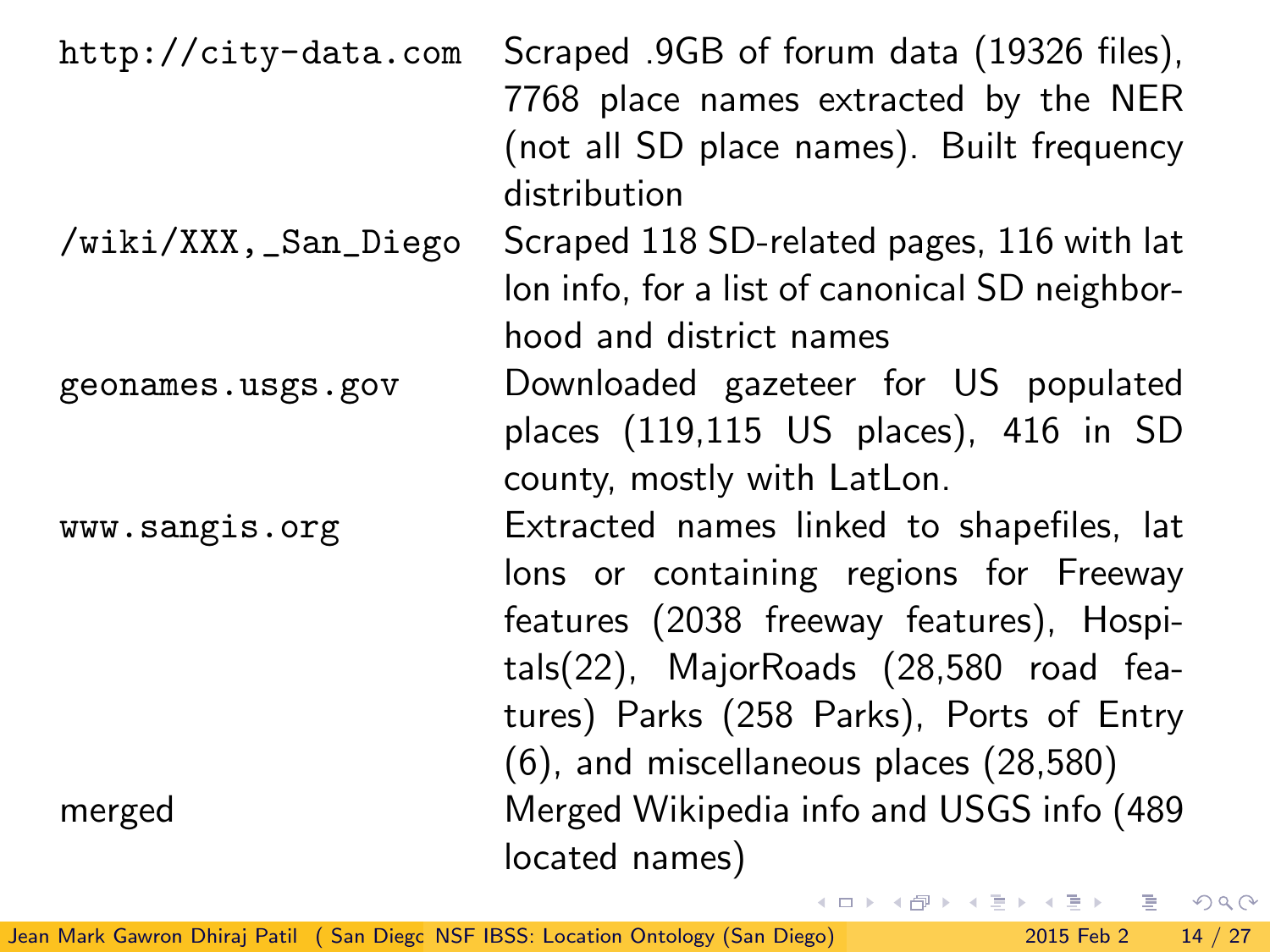Oak Ridge Business Center Alvarado Hospital Medical Center Northern SD Neighborhoods

33.15341949 -117.22333314

6655 ALVARADO ROAD 92120-5298

Black Mtn Nbhd Park Black Mountain Ranch Bay Ho,Bay Park,Carmel Valley,Clairemont,Del Mar Heights,Del Mar Mesa,La Jolla,La Jolla Village,Mission Beach,North City,Pacific Beach,Pacific Highlands Ranch,Torrey Hills,Torrey Pines,University City,Village of La Jolla

 $QQ$ 

 $\left\{ \left\vert \left\langle \mathbf{q} \right\rangle \right\vert \times \left\langle \mathbf{q} \right\rangle \right\} \times \left\{ \left\vert \mathbf{q} \right\rangle \right\}$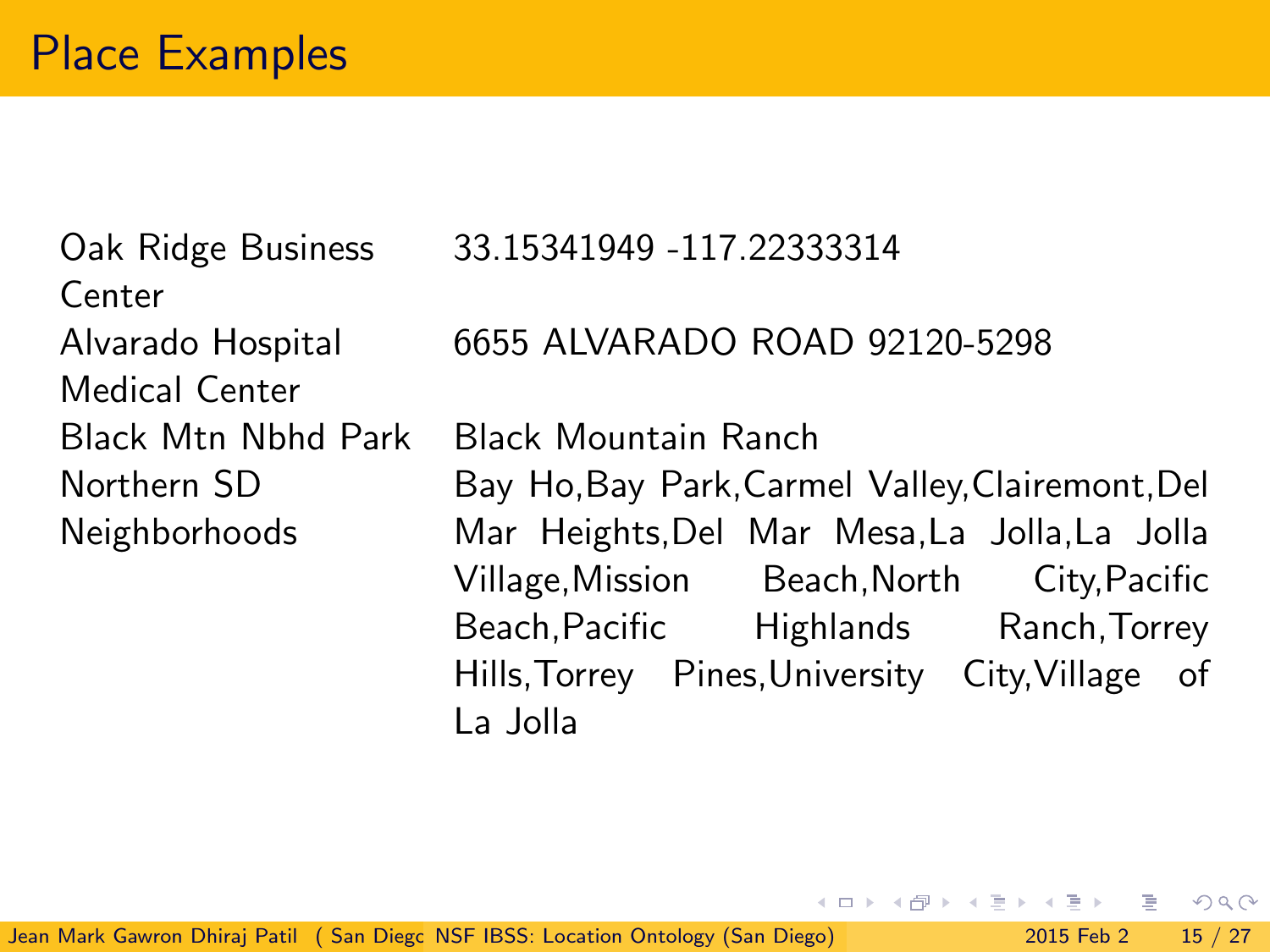# Twitter Evaluation

Jean Mark Gawron Dhiraj Patil ( San Diego [NSF IBSS: Location Ontology \(San Diego\)](#page-0-0) 2015 Feb 2 16 / 27

÷

 $\eta$ an

イロト イ部ト イミト イ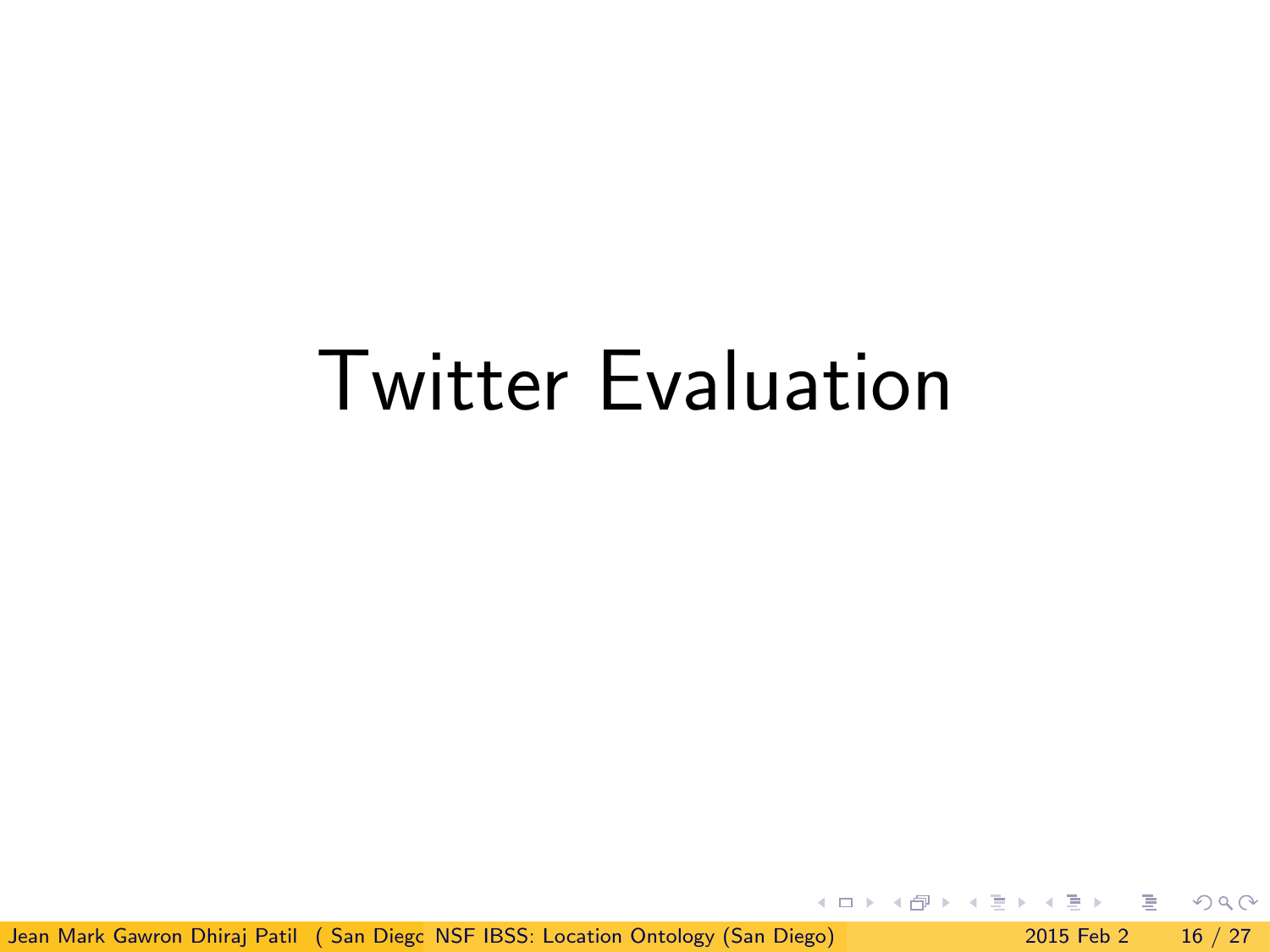- **•** 6500 Tweets collected with the keyword *evacuation* from the 2014 San Diego Wildfire
- **2** Procedure
	- **1** Use prefix Trie of location names in location ontology to identify Tweets with substrings which begin potential location names, and to activate a set of potential names to match loosely
	- <sup>2</sup> Run regular expression match on those Tweets against activated names [some trivial variation accounted for: case, omitted spaces]
- <sup>3</sup> Evaluated robustness of location extraction on Wildfire data by hand annotating Tweets with location names.

 $\eta$ an

K @ ▶ K 경 ▶ K 경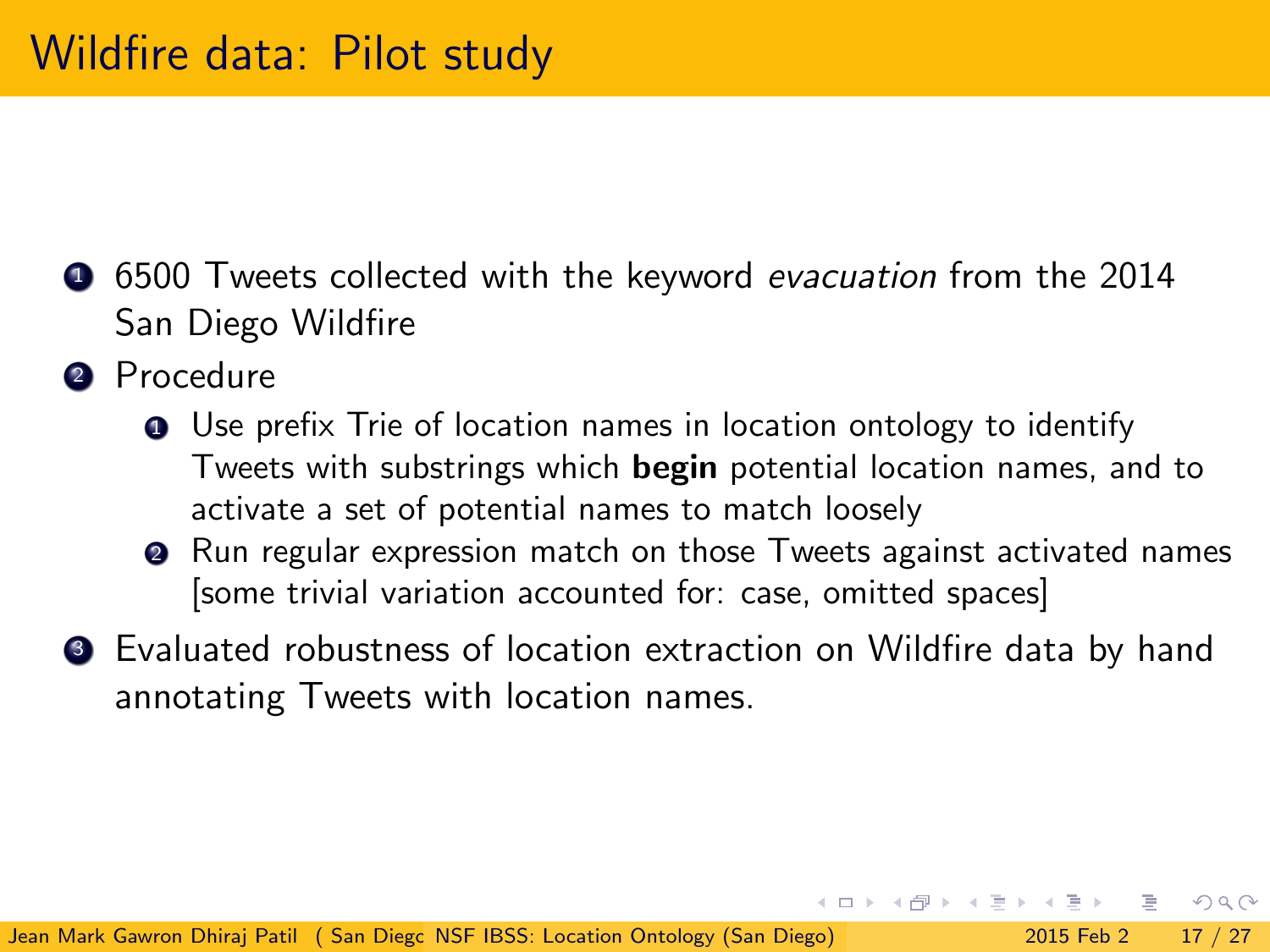Compressed names: Size of set of names found in Tweets goes from 805 to 234 if case and hashtag character and spaces are ignored.

|            | Precision | Recall |
|------------|-----------|--------|
| compressed | -38-7     | 10 25  |

 $QQ$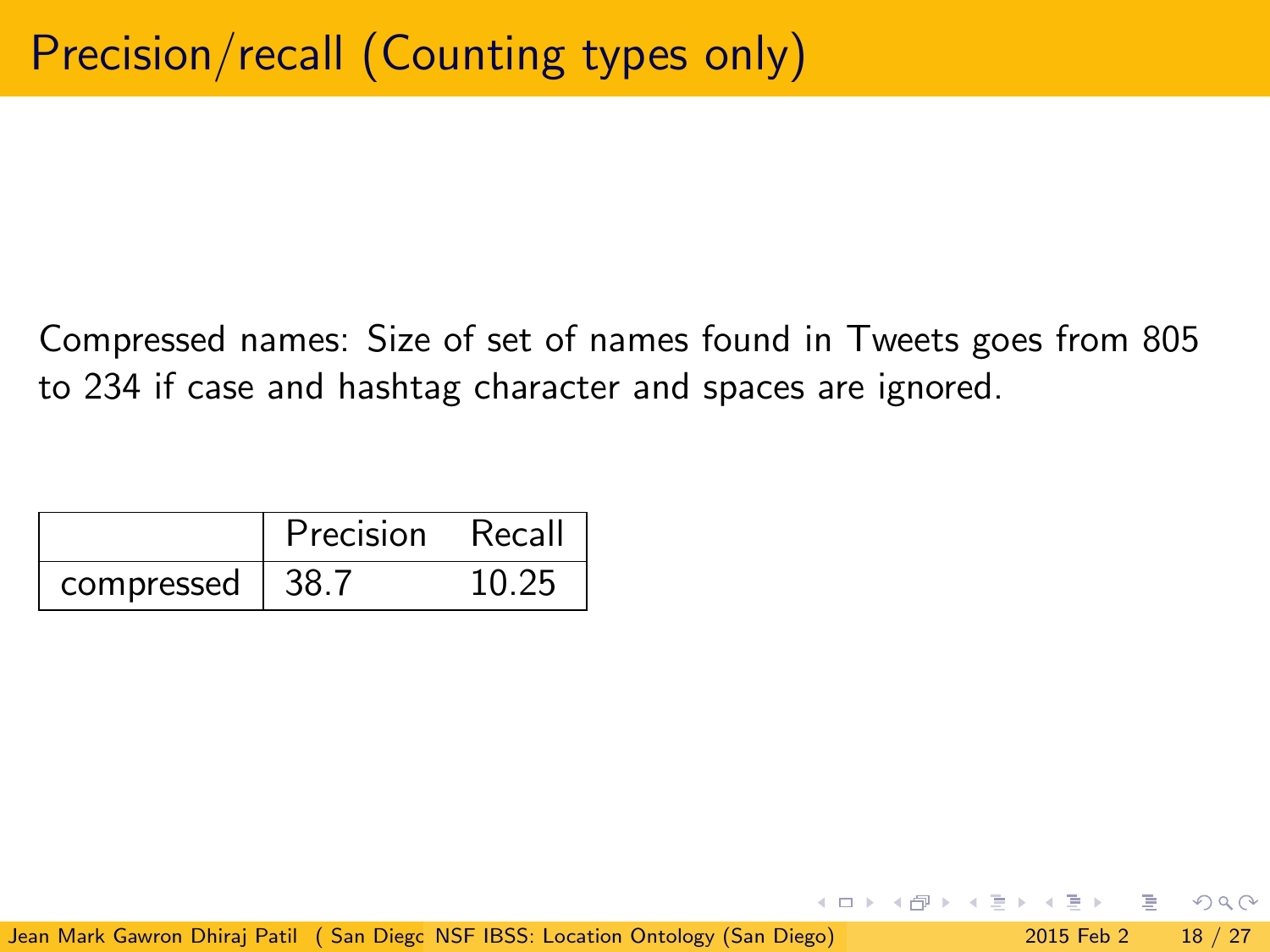Ontogy doesn't have addresses

Suffix omission **University** Boulevard  $\rightarrow$  University

KB lacks pathnames Find pathnames data sources Construct address regular expression patterns Type specific Suffix omission patterns Robust Abbreviation rules Abbreviation rules (High School  $\rightarrow$  HS, Boulevard  $\rightarrow$  Blvd, Torry Pines  $\rightarrow$  Torrey Pnes, Willow Grove Elementary School  $\rightarrow$ Willow Grove Elem.)

Socially salient locs not in DB Legoland, Vons, Sears

 $QQ$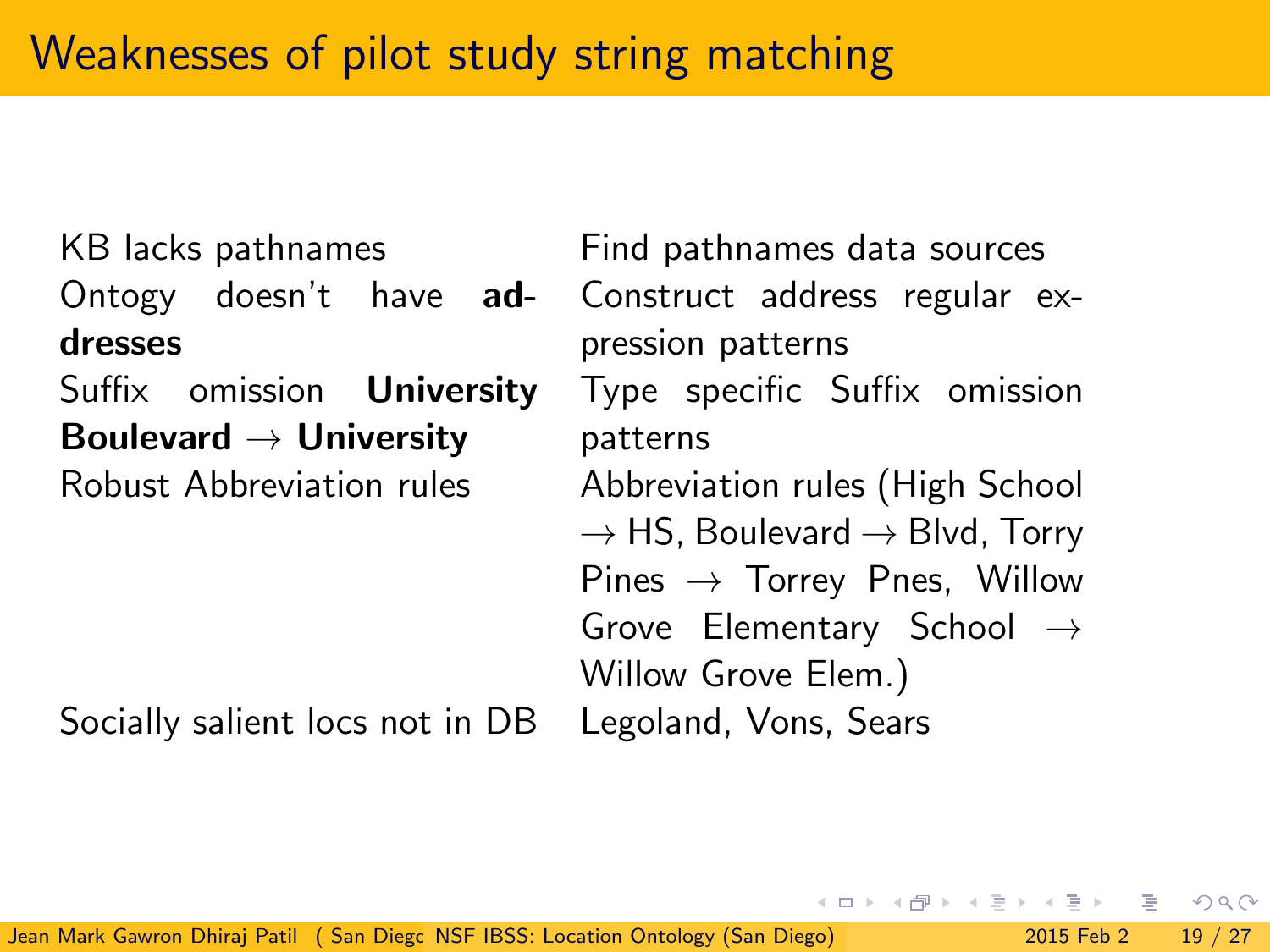Precision error: A location reference linked to the wrong KB location or a non location reference misidentified as a location: Many of these errors trace back to poor coverage.

| Issue                                                                            | Example                                                                                                            |
|----------------------------------------------------------------------------------|--------------------------------------------------------------------------------------------------------------------|
| $X +$ suffix misidentified as X                                                  | Palomar Airport Rd misidenti-<br>fied as Palomar Airport (be-<br>cause we don't know <i>Palomar</i><br>Airport Rd) |
| complex expression containing X west of Citracado Parkway<br>misidentified as X  |                                                                                                                    |
| non San Diego names not correctly iden-<br>tified                                | Bear Valley                                                                                                        |
|                                                                                  | イロト イ母 トイミト イミト・ニヨー りなの                                                                                            |
| Jean Mark Gawron Dhirai Patil (San Diego NSF IBSS: Location Ontology (San Diego) | 20 / 27<br>2015 Feb 2                                                                                              |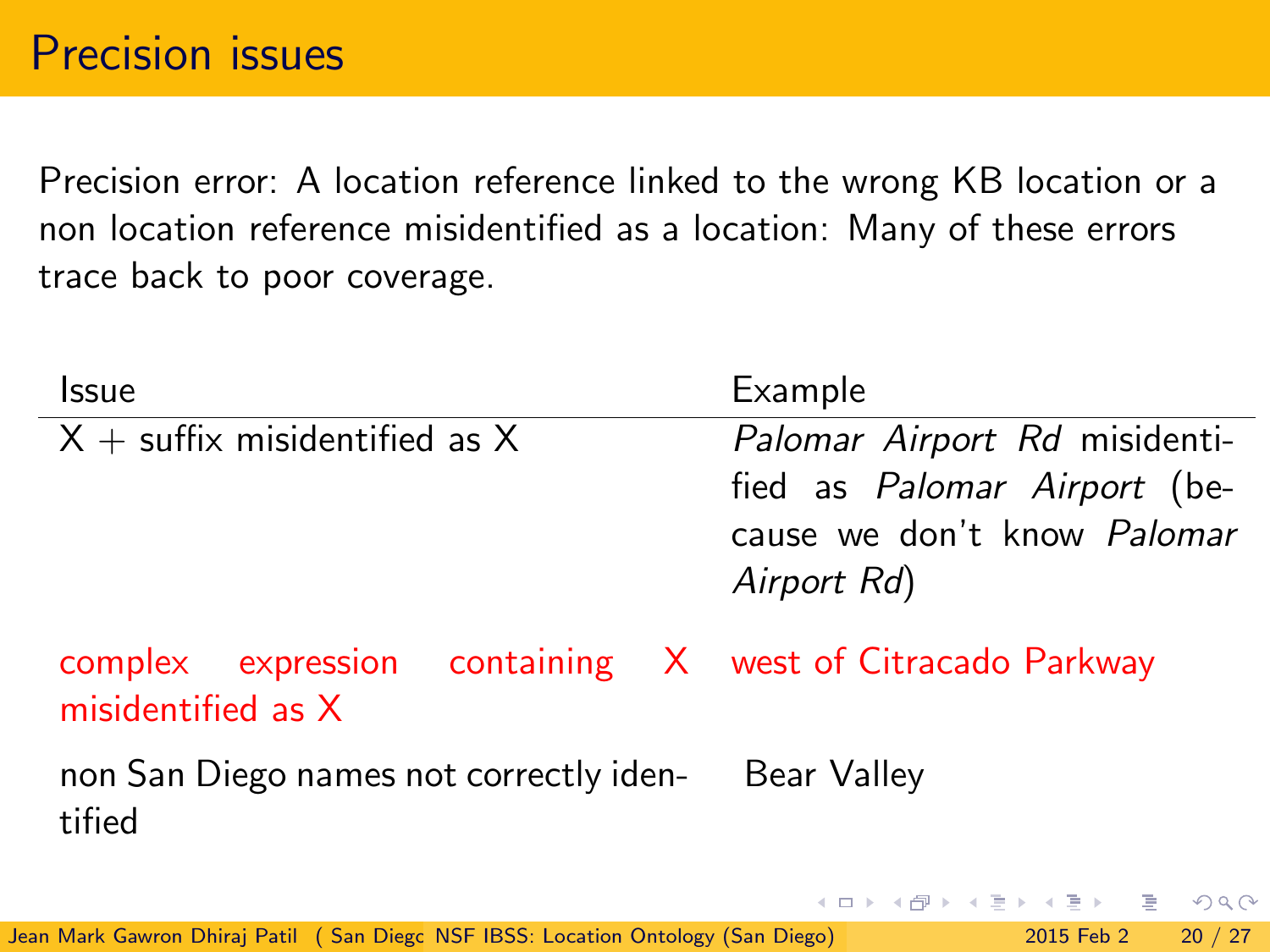# Random Coverage (Carslbad Sears, no corresponding entry in our  $KB$ ). Irregular variant  $(tp, tphs)$

Productive Spelling error. Complex expression (a half mile west of 5 on Sea World Drive), the city of Carlsbad)

 $\Omega$ 

 $\rightarrow$   $\equiv$   $\rightarrow$   $\rightarrow$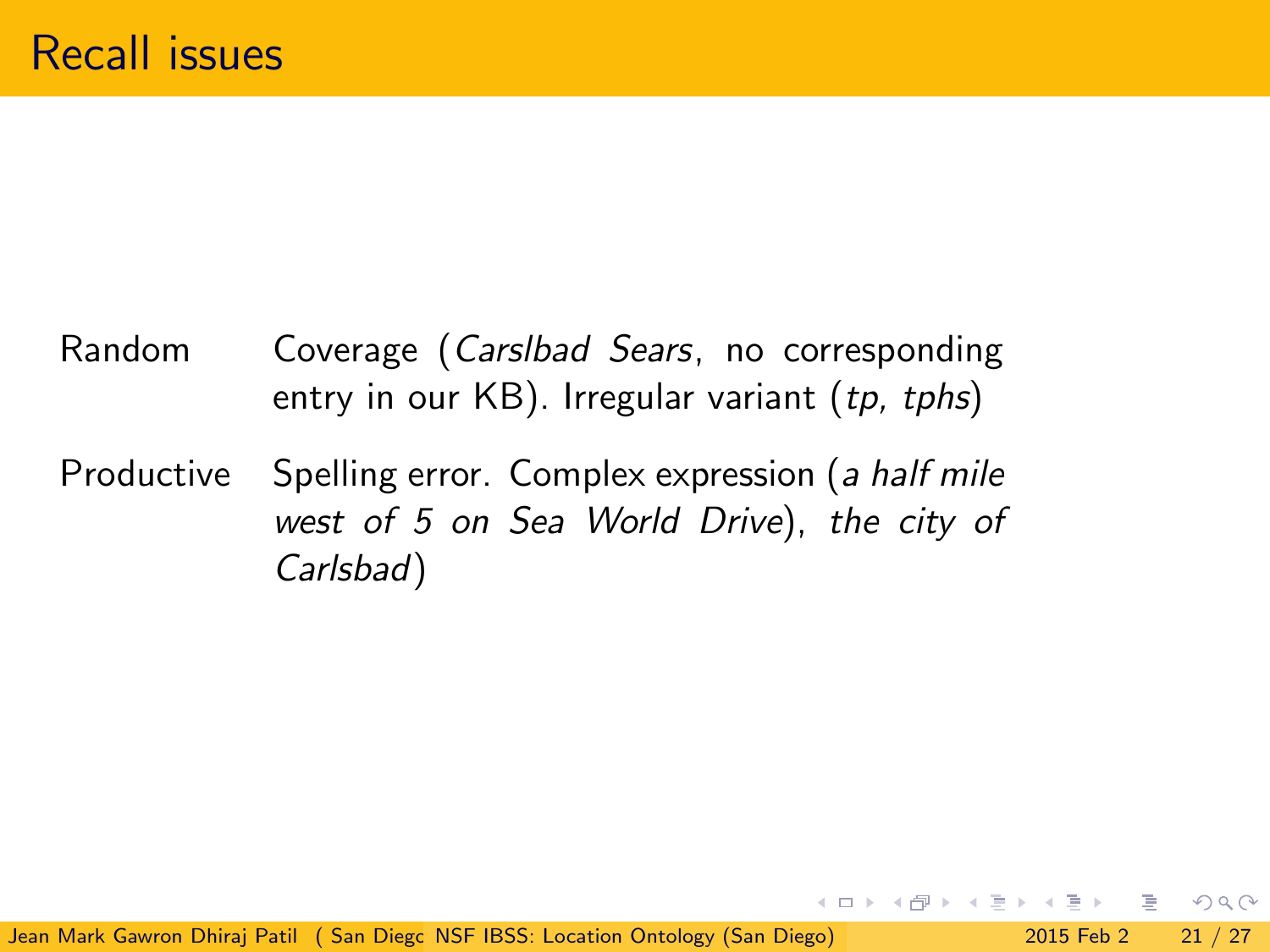## Findings

This pilot study of Tweet location extraction uncovered some of the practical issues in linking real location knowledge bases to actual data using location names. They include

- **1** Lack of data sources for path names
- <sup>2</sup> Need for suffix rules allowing optional suffixes (Avenue, Boulevard, etc)
- <sup>3</sup> Need for abbreviation rules
- <sup>4</sup> Need for rules for complex location expressions (e.g., "near Aurora Drive & Interstate 8 in Lakeside", "S. of Poinsettia Ln.")
- <sup>5</sup> Need for data collection to increase set of salient locations (Legoland)

 $\Omega$ 

**<sup>6</sup>** Need for address rules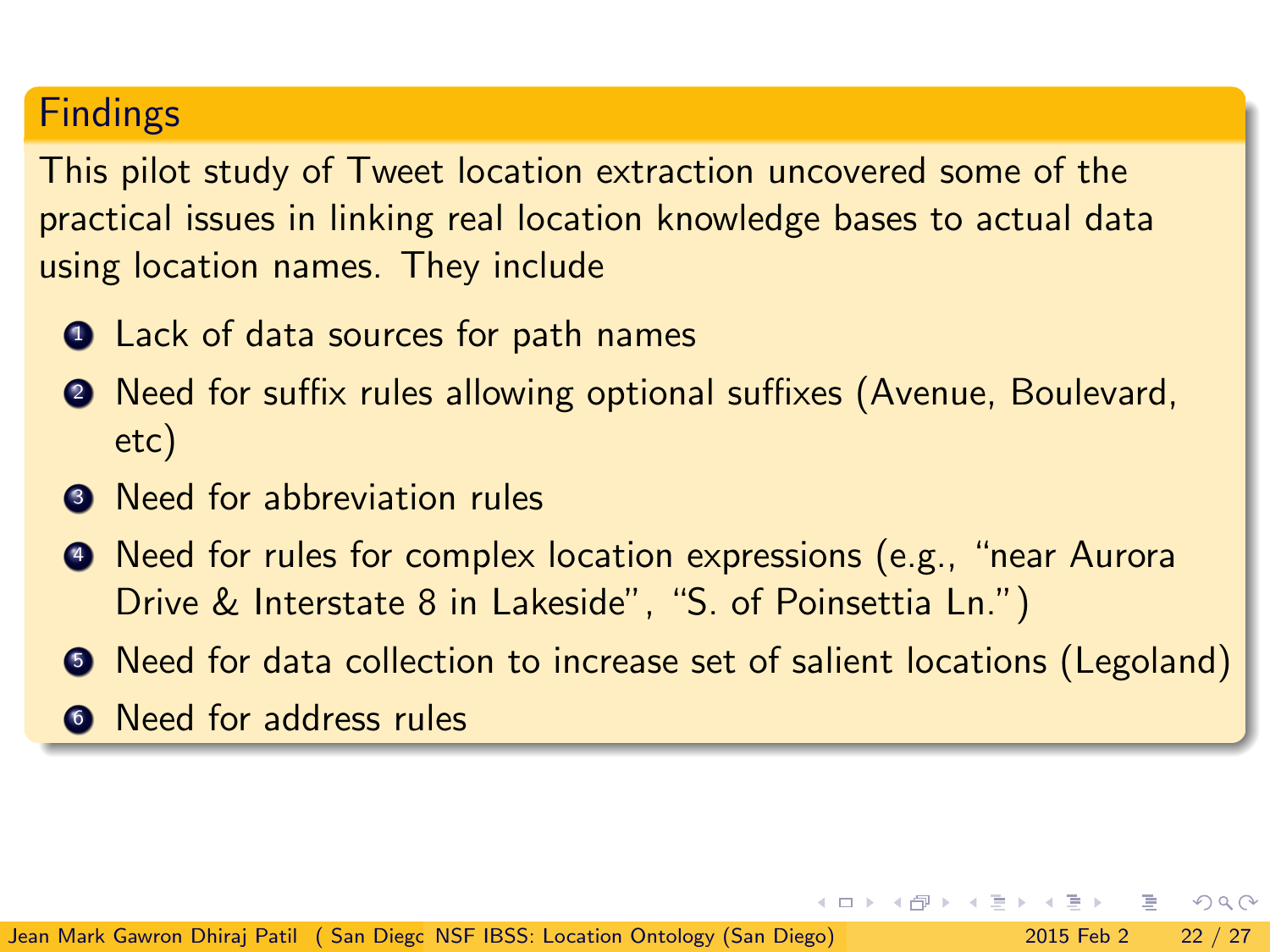- <sup>1</sup> Implemented suffix/prefix omission rules (optional "Boulevard" in "El Cajon Boulevard", etc.)
- <sup>2</sup> Extracted path names from the merged geonames KB, wich includes many buildings, and shopping centers, with addresses (Alvarado Road from address of Alvarado Hospital Medical Center). Merged with a list of San Diego streets from [www.geographic.org](http://www.geographic.org/streetview/usa/ca/san_diego.html)
- <sup>3</sup> Implemented address matching: Regular expression matching digits and directions before pathnames (match "2836 West Cortez Street" given "Cortez Street" as a pathname).

 $\Omega$ 

イロメ イ何 メイヨメ イヨメーヨ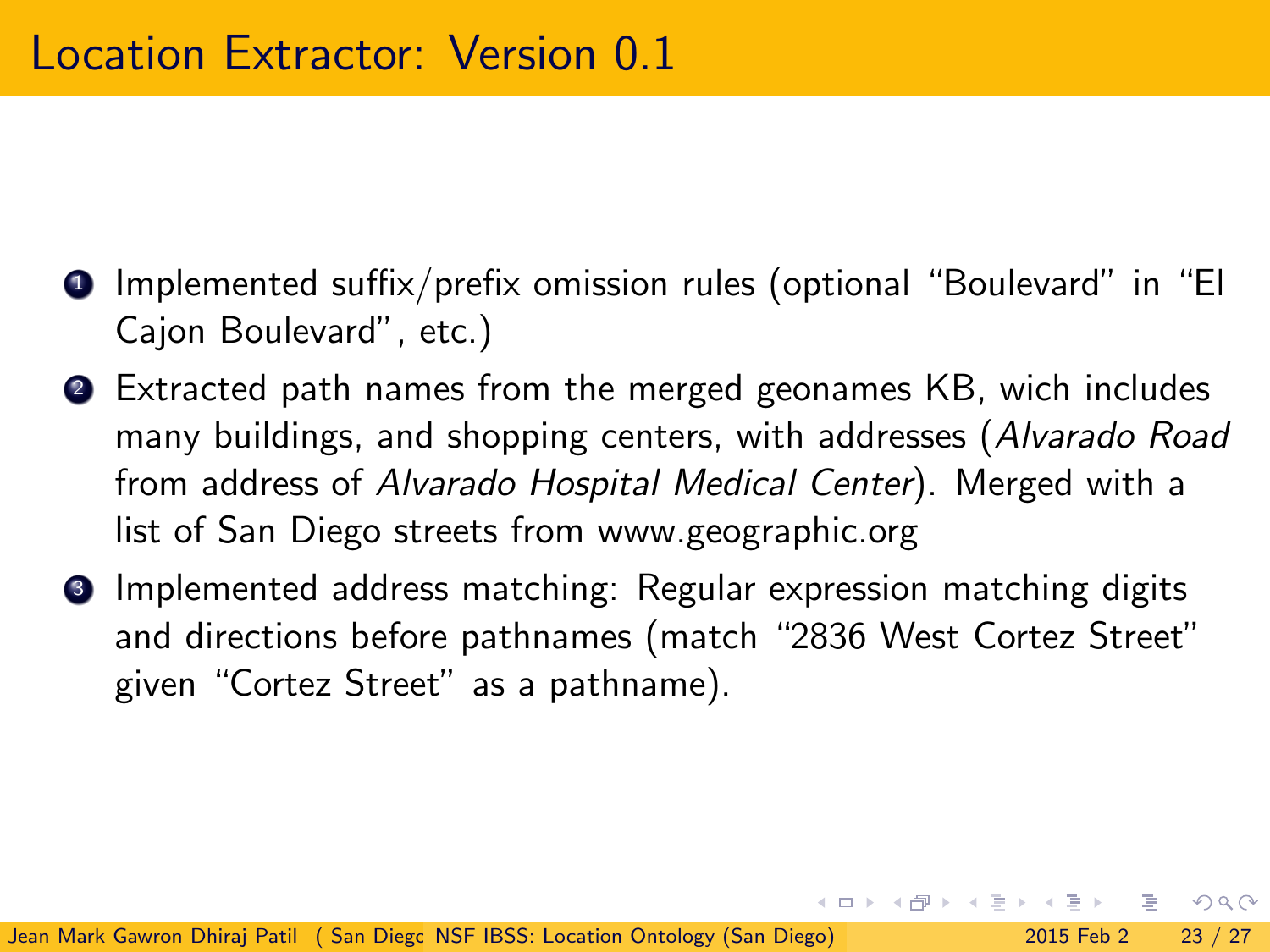|            | Precision | Recall |
|------------|-----------|--------|
| compressed | -43.4     | 14 10  |

イロト (個) (ミ) (ミ) (ミ) ミーのQ(N)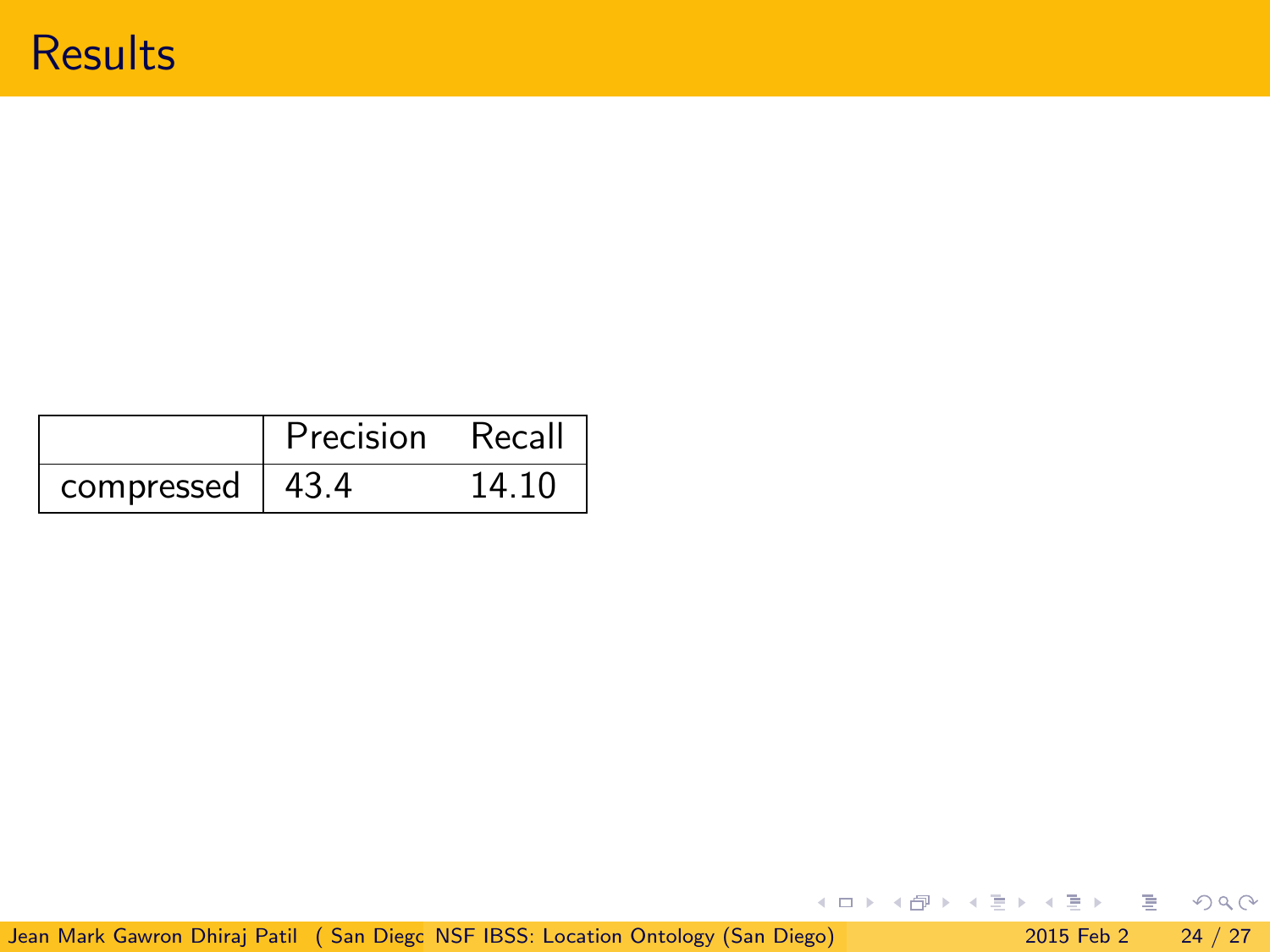# Location activity histogram



Jean Mark Gawron Dhiraj Patil ( San Diego [NSF IBSS: Location Ontology \(San Diego\)](#page-0-0) 2001 2015 Feb 2 25 / 27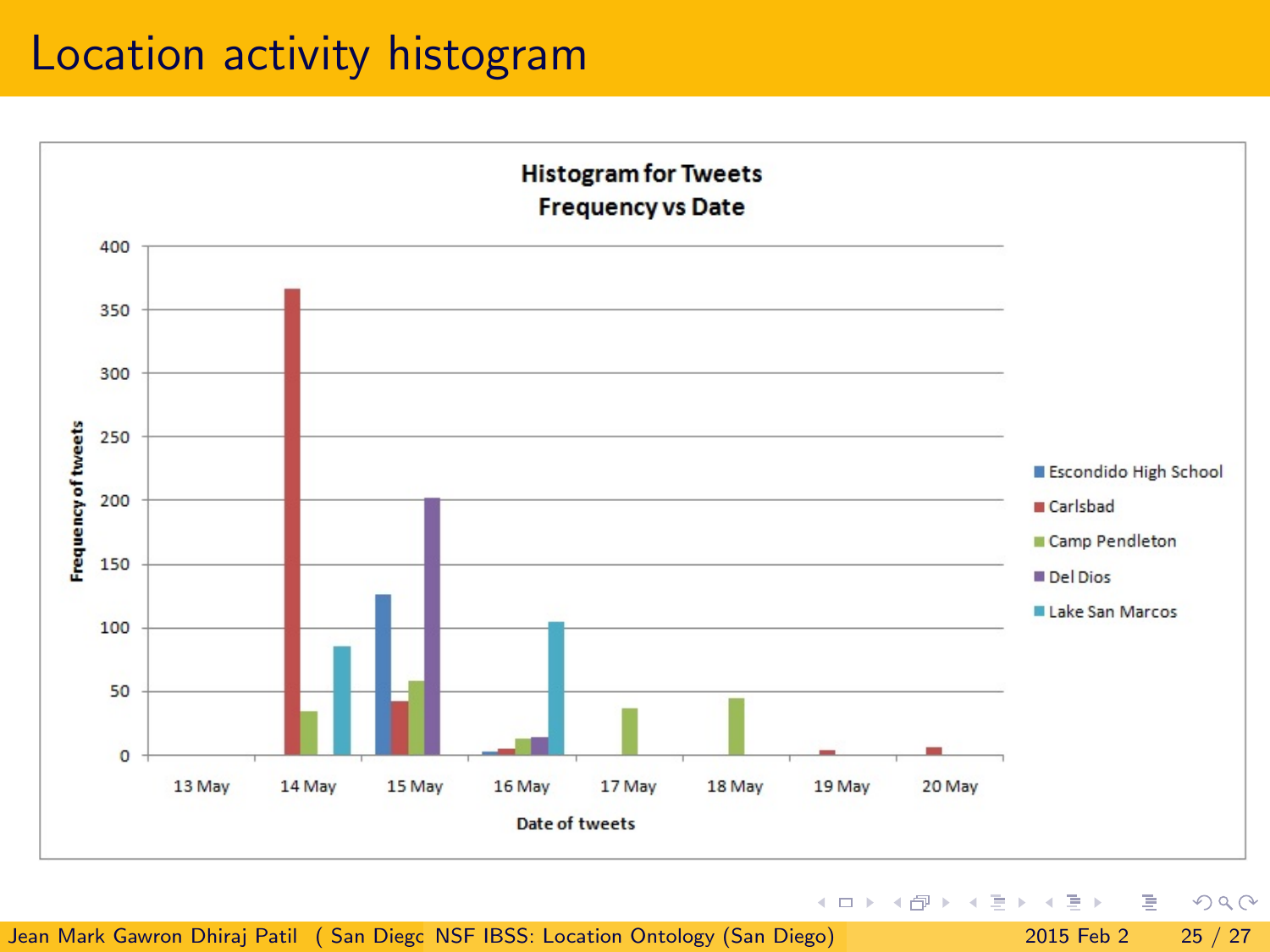- **1** Large set of complex expressions
- <sup>2</sup> Productive abbreviation rules (apply bidirectionally: often the KB entry is abbreviated)
- <sup>3</sup> Non productive variation: How can we "discover" that 'tphs' is an abbreviation for Torrey Pines High School?
- **4** Spelling correction

 $\eta$ an

 $\rightarrow$   $\equiv$   $\rightarrow$   $\rightarrow$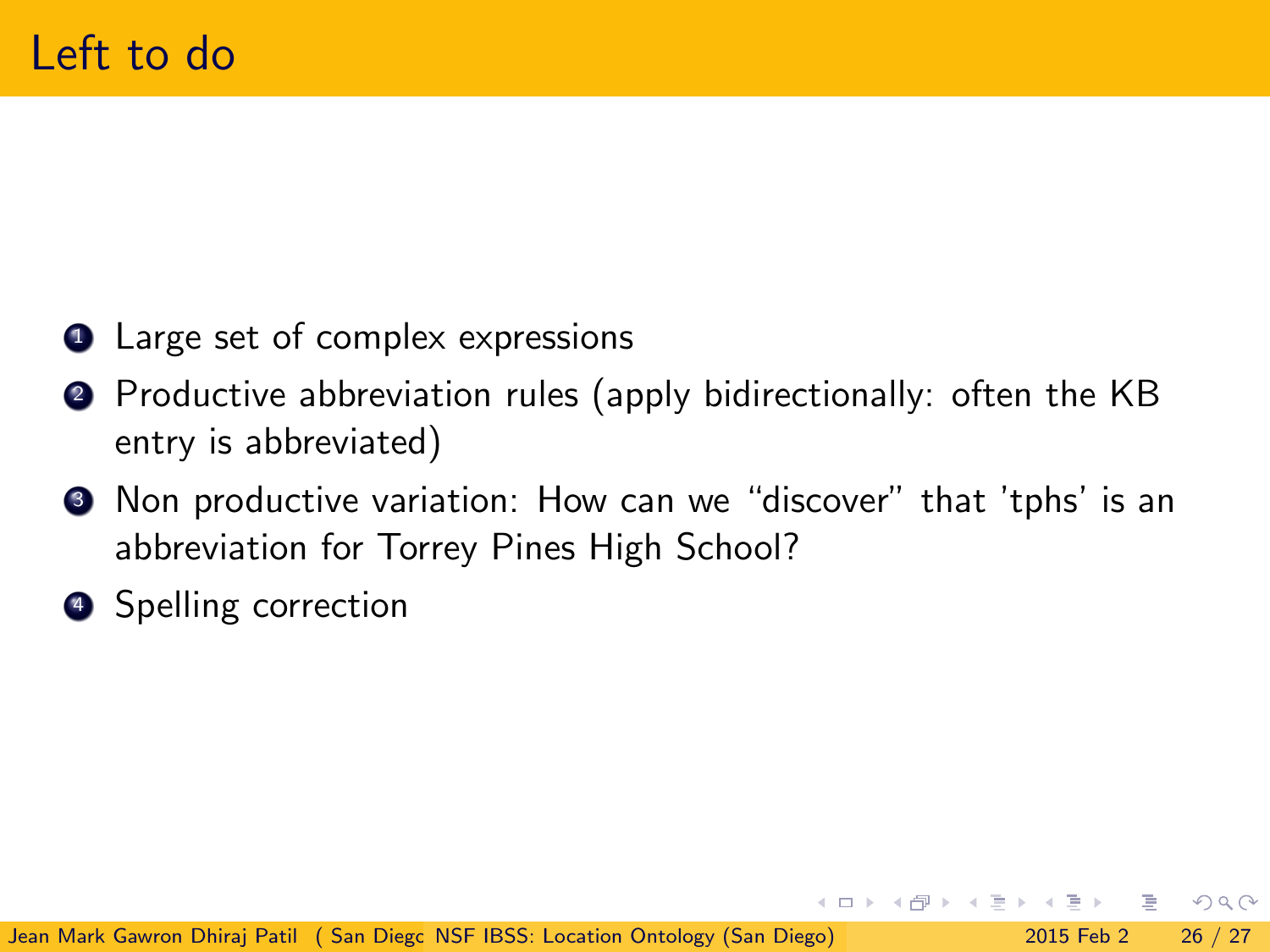#### The grammar of location expressions

A semantic grammar of location expressions which handles suffixes, prefixes, omissibility, and complex expressions uniformly, creating a semantic specification of a location names, directions, and distances:

west of  $\mathsf{I5} \mathsf{I} = \mathcal{L}$  | west of( $\mathcal{L}$ ,  $\mathsf{I5}$ , [miles 3])

Jean Mark Gawron Dhirai Patil ( San Diego NSE IBSS: Location Ontology (San Diego) 2015 Feb 2 27 / 27

<span id="page-26-0"></span>つへへ